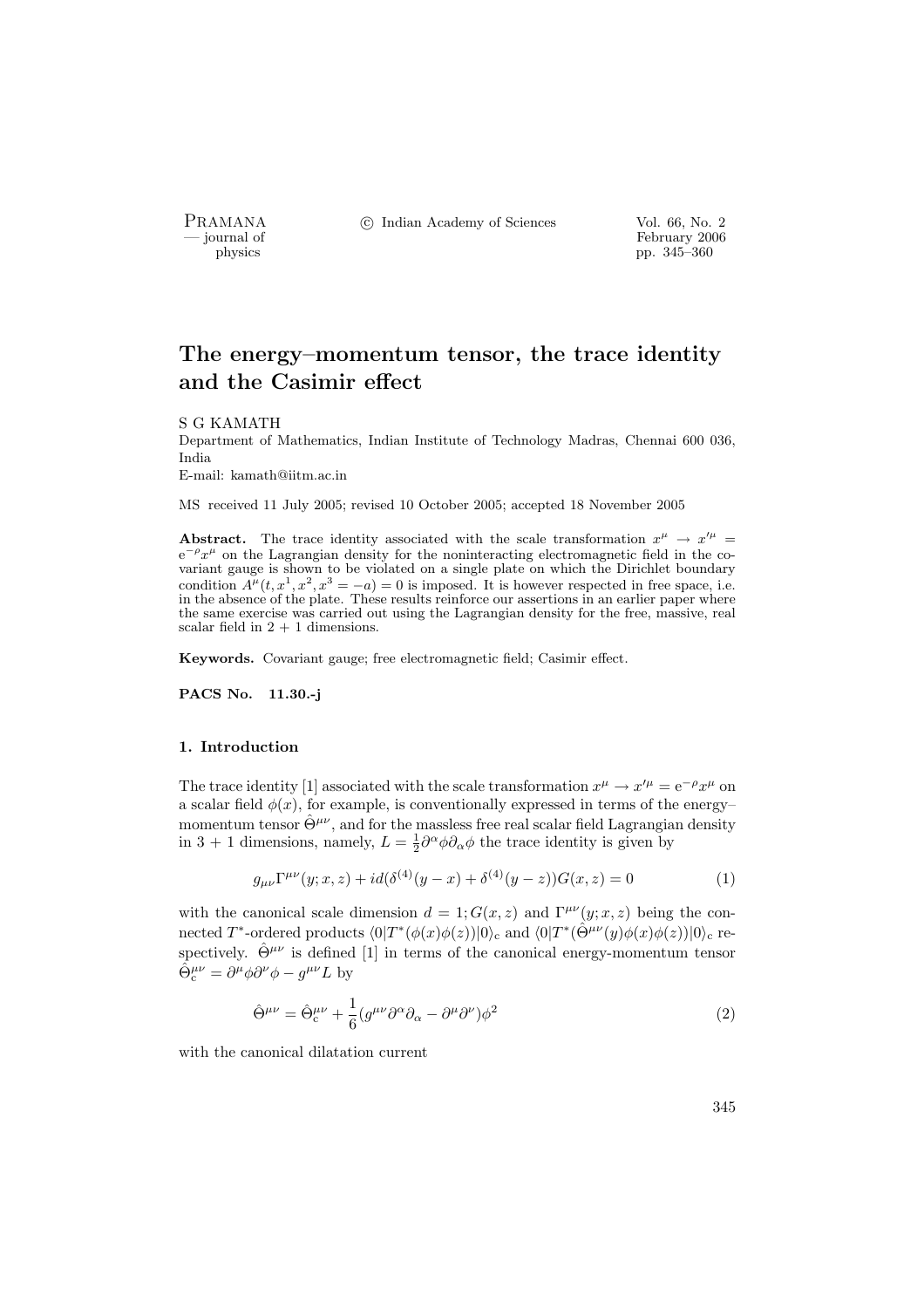$$
D_c^{\lambda} = x_{\mu} \hat{\Theta}_c^{\lambda \mu} + \frac{1}{2} \partial^{\lambda} \phi^2.
$$
 (3)

As emphasized by Coleman and Jackiw [1], one can now rework (3) to get a modified version of the dilatation current given by

$$
D^{\mu} = x_{\lambda} \hat{\Theta}^{\mu \lambda} \tag{4}
$$

as the second term defining the field virial  $V^{\lambda}$  is a total divergence.

For the free electromagnetic field on the other hand, it is well-known [2] that the corresponding  $\hat{\Theta}^{\mu\nu}$  associated with the Lagrangian density

$$
L = -\frac{1}{4}F_{\alpha\beta}F^{\alpha\beta}, \quad F^{\alpha\beta} = \partial^{\alpha}A^{\beta} - \partial^{\beta}A^{\alpha} \tag{5}
$$

is the Belinfante tensor  $\hat{\Theta}_{B}^{\mu\nu}$ , the latter being defined [1] in terms of the canonical energy–momentum tensor  $\hat{\Theta}^{\mu\nu}_{\rm c}$  by

$$
\hat{\Theta}_{\rm B}^{\mu\nu} = \hat{\Theta}_{\rm c}^{\mu\nu} + \partial_{\alpha} X^{\alpha\mu\nu} \tag{6}
$$

with

$$
\hat{\Theta}_{\rm c}^{\mu\nu} = \Pi^{\mu\alpha}\partial_{\alpha}A^{\nu} - g^{\mu\nu}L\tag{6a}
$$

and

$$
X^{\alpha\mu\nu} = \frac{1}{2} (\Pi^{\alpha\beta} \Sigma^{\mu\nu}_{\beta\lambda} - \Pi^{\mu\beta} \Sigma^{\alpha\nu}_{\beta\lambda} - \Pi^{\nu\beta} \Sigma^{\alpha\mu}_{\beta\lambda}) A^{\lambda} \tag{6b}
$$

the counterpart of (4) now being

$$
D^{\alpha} = x_{\beta} \hat{\Theta}_{\mathcal{B}}^{\alpha \beta}.
$$
 (7)

In eqs (6a) and (6b),  $\Pi^{\alpha\beta} = -F^{\alpha\beta}$  and  $\Sigma^{\mu\nu}_{\beta\lambda} = \delta^{\mu}_{\beta}\delta^{\nu}_{\lambda} - \delta^{\nu}_{\beta}\delta^{\mu}_{\lambda}$ .

This paper extends the derivation leading to eqs (6) and (7) and associated with the Coulomb gauge Lagrangian (5) to the Lagrangian density for the free electromagnetic field in the covariant gauge given by

$$
L = -\frac{1}{4}F_{\alpha\beta}F^{\alpha\beta} - \frac{1}{2\lambda}(\partial^{\mu}A_{\mu})^2.
$$
 (8)

While this is a routine exercise using the methods of Coleman and Jackiw [1] it has been included here – with the relevant steps gone through in some detail – merely for the sake of completeness; more importantly, for the issues which this paper addresses and which motivate this paper, the relevant energy–momentum tensor is not the Belinfante version  $\hat{\Theta}_{B}^{\mu\nu}$  but the energy–momentum tensor  $\hat{\Theta}^{\mu\nu}$  defined by [3]

$$
\hat{\Theta}^{\mu\nu} = \hat{\Theta}^{\mu\nu}_{\text{B}} + \frac{1}{2} \partial_{\alpha} \partial_{\beta} X^{\alpha\beta\mu\nu},\tag{9a}
$$

where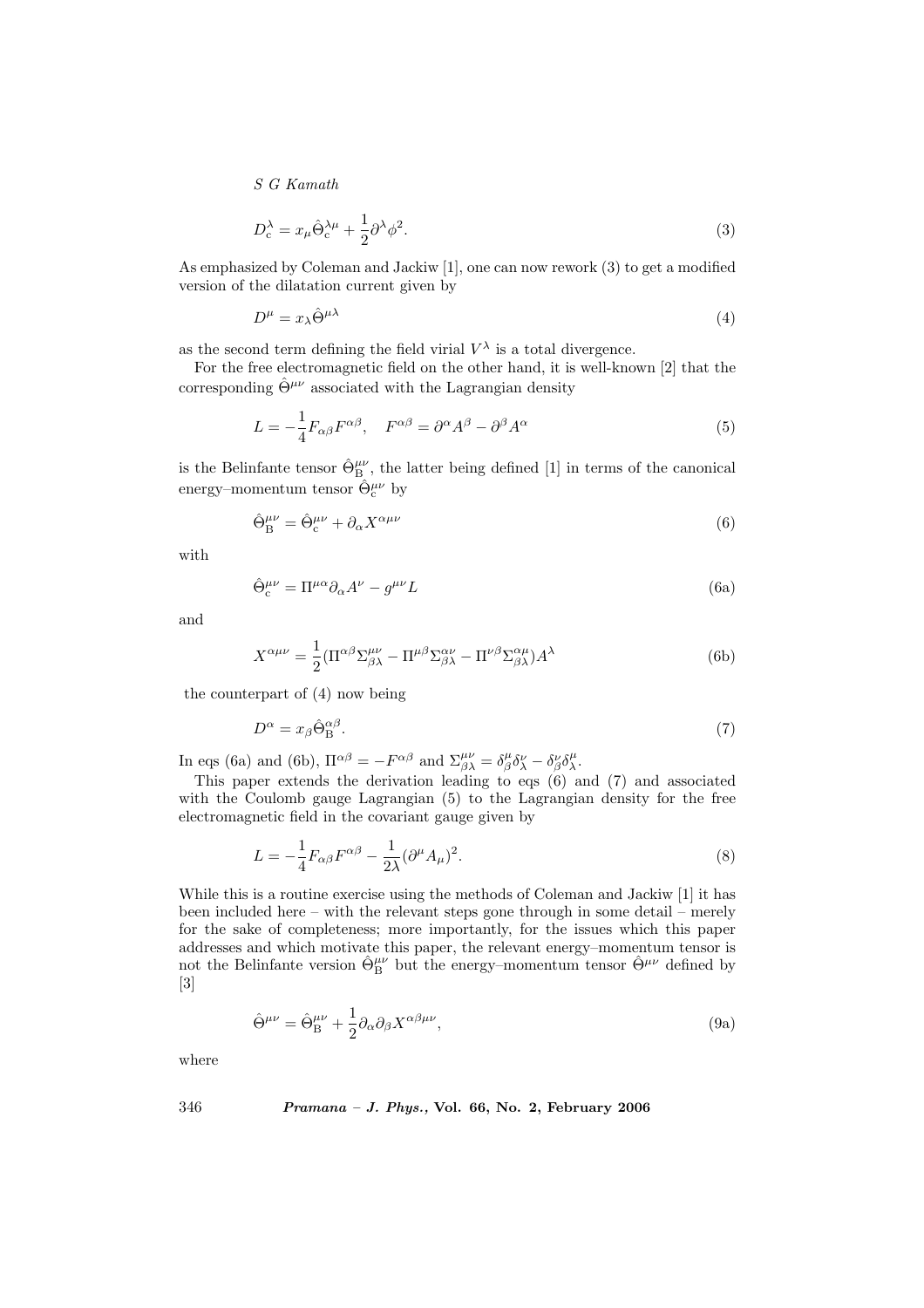$$
X^{\alpha\beta\mu\nu} = g^{\alpha\beta}\sigma^{\mu\nu} - g^{\alpha\mu}\sigma^{\beta\nu} - g^{\alpha\nu}\sigma^{\beta\mu} + g^{\mu\nu}\sigma^{\alpha\beta} - \frac{1}{3}(g^{\alpha\beta}g^{\mu\nu} - g^{\alpha\mu}g^{\beta\nu})\sigma^{\lambda}_{\lambda}
$$
\n(9b)

with

$$
\sigma^{\mu\nu} = \frac{1}{2} g^{\mu\nu} A_{\alpha} A^{\alpha} - A^{\mu} A^{\nu}, \quad \sigma_{\lambda}^{\lambda} = g_{\lambda\mu} \sigma^{\mu\lambda}.
$$
 (9c)

As is obvious,  $\sigma^{\mu\nu}$  is symmetric in  $\mu$  and  $\nu$  and its nonzero value underlines the preference of  $\hat{\Theta}^{\mu\nu}$  over  $\hat{\Theta}^{\mu\nu}_B$  for the Lagrangian in the covariant gauge given by (8).

While relegating these details to the text below, let us motivate this work with the following question: Given that the trace identity (see eq. (10) below) associated with the scale transformation  $x^{\mu} \to x'^{\mu} = e^{-\rho} x^{\mu}$  on the Lagrangian (8) is maintained, is the same trace identity also maintained on a boundary? To elaborate, we shall first use standard methods in the sequel to check that the trace identity given by

$$
g_{\alpha\beta}\langle 0|T^*(\hat{\Theta}^{\alpha\beta}(z)A^{\mu}(s)A^{\nu}(t))|0\rangle_c + i\delta(z-s)\langle 0|T^*(A^{\mu}(s)A^{\nu}(t))|0\rangle_c +i\delta(z-t)\langle 0|T^*(A^{\mu}(s)A^{\nu}(t))|0\rangle_c = 0
$$
\n(10)

is preserved in free space. Subsequently, we check if eq. (10) also holds on a single plate at  $x^3 = -a$  on which the Dirichlet boundary condition  $A^{\mu}(t, x^1, x^2, x^3 =$  $(a-a) = 0$  is introduced; note that  $x^3$  denotes the spatial z-component of the fourvector  $x^{\mu}$ . For the sake of clarity we shall label these twin checks below as being carried out without and with a boundary respectively. While this exercise is inspired by the Casimir effect [4,5] in which the force between a pair of plates is calculated – indeed, this explains the use of the term in the title of the paper – the objective here is clearly different: Namely to determine how a minimal change from an unconstrained configuration represented by the absence of a boundary to a constrained one characterized by the presence of a single plate at  $x^3 = -a$  and on which the Dirichlet boundary condition  $A^{\mu}(t, x^1, x^2, x^3 = -a) = 0$  holds affects, if at all, the validity of the trace identity given by eq. (10) above. Needless to say so, within the above framework the Casimir configuration of a pair of plates shall be understood as a not-so-minimal change. Since the objective of this paper has been spelt out above, the calculation of the Casimir energy on the single plate will not engage our attention here, more so as the literature [4,5] on this aspect as well as on the experimental support  $[6,7]$  for the Casimir effect is vast, with little or no mention to the best of our knowledge, of the issues raised here. Let us reiterate at this stage that it is the susceptibility, if any, of the trace identity given by eq. (10) to a minimal change as explained above from the unconstrained configuration that is on test in this paper. We must also emphasize here that the departure from the use of a pair of parallel conducting plates separated by a distance that was used in the original Casimir calculation [8] to a single plate in this paper has been done here deliberately.

The impetus for this exercise comes from an analogous report by the author [9] recently on the validity of the trace identity associated with the Lagrangian density for a noninteracting massive real scalar field, viz.  $L = \frac{1}{2} \partial^{\alpha} \phi \partial_{\alpha} \phi - \frac{1}{2} m^2 \phi^2$ in  $2 + 1$  dimensions when one moves from an unconstrained configuration, wherein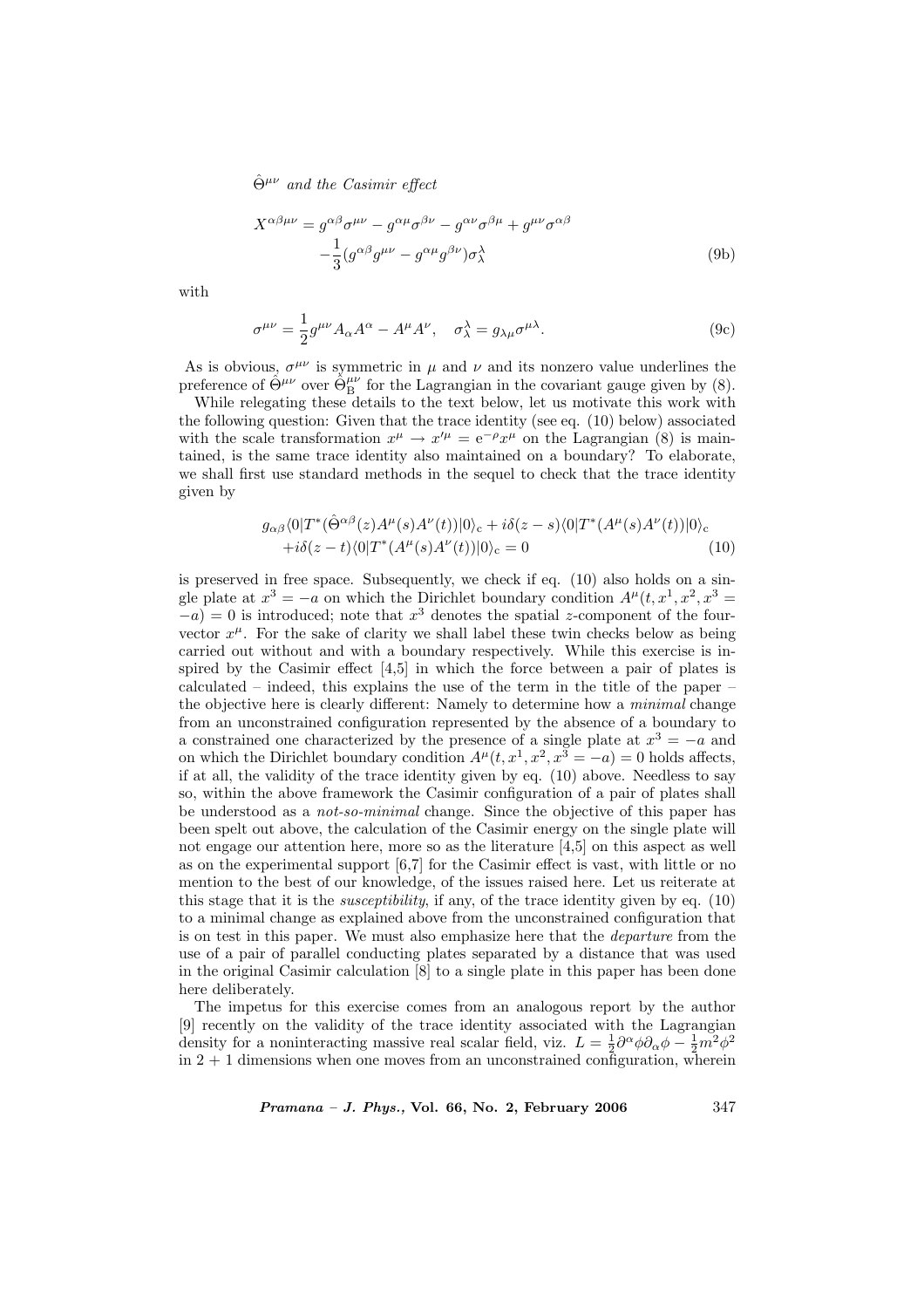the identity has been found to hold, to a constrained configuration  $-$  in which the trace identity is shown to be violated – where a boundary in the form of a single plate at  $x^2 = -a$  is introduced and on which the Dirichlet boundary condition  $\phi(t, x^1, x^2 = -a) = 0$  is imposed. The present work is thus an extension to the Lagrangian given by (8) of the work done in ref. [9].

The plan of this paper is as follows: In §2 we shall present very briefly, following the methods of ref. [1], a rationale for the choice of the energy–momentum tensor given by eq. (9a) so as to obtain a modified dilatation current in a form analogous to eq. (4) for the Lagrangian for the massless free scalar field and follow it up with an explicit verification of the trace identity given by (10) for the unconstrained configuration;  $\S 3$  is the main part of this paper wherein we use following Bordag  $et$ al [10] a modified generating functional which explicitly incorporates the Dirichlet boundary condition  $A^{\mu}(t, x^{1}, x^{2}, x^{3} = -a) = 0$  to derive the connected Green's functions relevant for the verification of the trace identity. The paper concludes with a short Appendix that includes a derivation of some of the relevant equations discussed in §3.

### 2. A check of eq. (10) without a boundary

The canonical dilatation current associated with the Lagrangian density (8) is given by

$$
D_c^{\mu} = x_{\nu} \hat{\Theta}_c^{\mu \nu} + \Pi^{\mu \nu} A_{\nu}
$$
\n(11a)

with  $\Pi^{\alpha\beta} = -F^{\alpha\beta} - \frac{1}{\lambda}g^{\alpha\beta}(\partial \cdot A)$ . This extra second term in the definition of  $\Pi^{\alpha\beta}$ relative to just  $\Pi^{\alpha\beta} = -F^{\alpha\beta}$  for the Coulomb gauge Lagrangian (5) now implies that with eqs (6), (6a) and

$$
X^{\alpha\mu\nu} = (\Pi^{\alpha\beta}\Sigma^{\mu\nu}_{\beta\lambda} - \Pi^{\mu\beta}\Sigma^{\alpha\nu}_{\beta\lambda} - \Pi^{\nu\beta}\Sigma^{\alpha\mu}_{\beta\lambda})A^{\lambda}
$$
(11b)

one can rework eq. (11a) as

$$
D_c^{\mu} = x_{\nu} \hat{\Theta}_B^{\mu\nu} + \Pi^{\mu\nu} A_{\nu} + g_{\alpha\beta} X^{\beta\mu\alpha} - \partial_{\beta} (x_{\alpha} X^{\beta\mu\alpha}). \tag{11c}
$$

Note that the RHS of eq. (11b) is now twice that of the RHS of (6b); this difference will turn out to be crucial below. From the second and third terms in (11c) one obtains

$$
\Pi^{\mu\nu} A_{\nu} + g_{\alpha\beta} X^{\beta\mu\alpha} = F^{\mu\nu} A_{\nu} + \frac{5}{\lambda} (\partial \cdot A) A^{\mu}
$$

$$
= (\partial^{\mu} A^{\nu} - \partial^{\nu} A^{\mu}) A_{\nu} + \frac{5}{\lambda} (\partial \cdot A) A^{\mu} = \partial_{\alpha} \sigma^{\mu\alpha}, \quad (12)
$$

when  $\lambda = -5$ ; the last equality defines the field virial  $V^{\mu} = \partial_{\alpha} \sigma^{\mu \alpha}$ , with  $\sigma^{\mu \alpha}$ given by (9c) for the covariant gauge Lagrangian density given by (8). We can now use eqs (9a) and (9b) above to define the dilatation current in terms of  $\hat{\Theta}^{\mu\nu}$  as  $D^{\mu} = x_{\alpha} \hat{\Theta}^{\mu \alpha}$  as in eq. (A21) of ref. [1]; and then derive the trace identity given in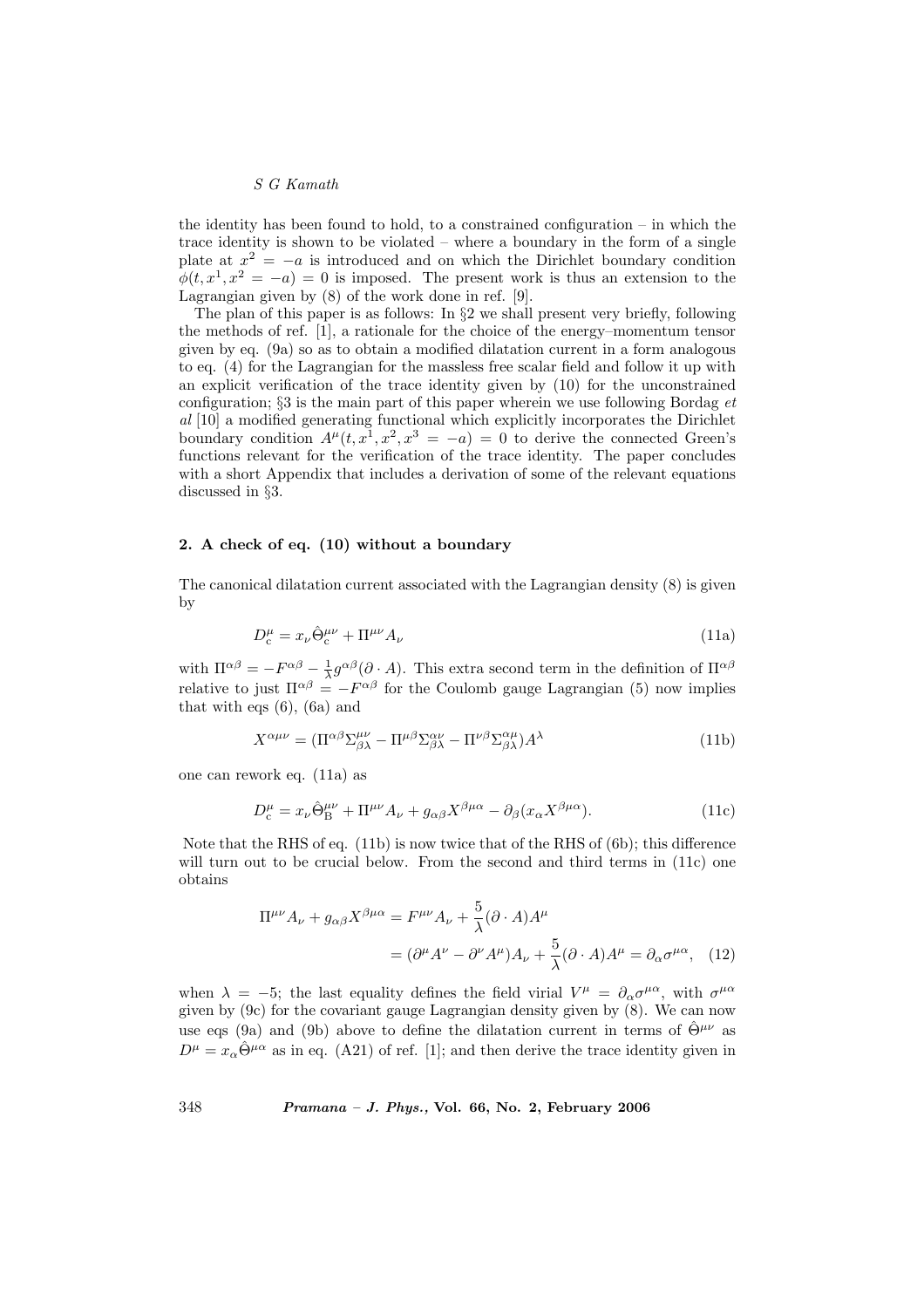(10) following the steps given in Appendix B of ref. [1]. By contrast, retaining the same form as (6b) yields for the LHS of (12),

$$
\Pi^{\mu\nu} A_{\nu} + g_{\alpha\beta} X^{\beta\mu\alpha} = (\Pi^{\mu\nu} + \Pi^{\nu\mu}) A_{\nu} + \frac{4}{\lambda} (\partial \cdot A) A^{\mu}
$$

$$
= -\frac{2}{\lambda} (\partial \cdot A) A_{\nu} + \frac{4}{\lambda} (\partial \cdot A) A^{\mu} = \frac{2}{\lambda} (\partial \cdot A) A_{\nu}. \tag{13}
$$

Unlike the RHS of eq.  $(12)$ , the RHS of the last step of  $(13)$  cannot be written as a total derivative; while this underlines the advantage here in the choice of (11b) over (6b) it also emphasizes the utility of the  $F^{\mu\nu}A_{\nu}$  term in obtaining the desired form of the field virial in (12). Let us also point out here that we do not claim originality in deriving eq. (12) above for the associated value of  $\lambda$ , as we are confident that the steps that have been worked through above must have also been obtained in the unpublished literature.

For the sake of completeness let us now hint at a short derivation of the trace identity given by eq. (10). It is convenient to start from the following Ward identities, firstly for the canonical energy momentum tensor  $\hat{\Theta}^{\mu\nu}_{\rm c}$ :

$$
\partial_{\alpha}^{(z)} \langle 0|T^*(\hat{\Theta}_c^{\alpha\beta}(z)A^{\mu}(s)A^{\nu}(t))|0\rangle_c + i\delta^{(4)}(z-s) \langle 0|T^*(\partial^{\beta}A^{\mu}(s)A^{\nu}(t))|0\rangle_c +i\delta^{(4)}(z-t) \langle 0|T^*(A^{\mu}(s)\partial^{\beta}A^{\nu}(t))|0\rangle_c = 0
$$

and secondly for the canonical dilatation current  $D_c^{\mu}$ :

$$
\partial_{\alpha}^{(z)} \langle 0|T^*(D_c^{\alpha}(z)A^{\mu}(s)A^{\nu}(t))|0\rangle_c + i\delta^{(4)}(z-s) \langle 0|T^*(\delta A^{\mu}(s)A^{\nu}(t))|0\rangle_c +i\delta^{(4)}(z-t) \langle 0|T^*(A^{\mu}(s)\delta A^{\nu}(t))|0\rangle_c = 0
$$

with  $\delta A^{\mu}(x) = (1 + x \cdot \partial) A^{\mu}(x)$ . With the derivation of the dilatation current as  $D^{\mu} = x_{\alpha} \hat{\Theta}^{\mu \alpha}$  explained in detail in the earlier part of this section it is now a simple matter to repeat verbatim the steps of Appendix B of ref. [1] and obtain the trace identity given by eq. (10) in this paper. As a matter of caution it is useful in this exercise to bear in mind the remarks on pp. 589 and 590 of ref. [1].

We shall now check the trace identity in the absence of a boundary and begin with the familiar expression for the generating functional for the connected Green's functions that is appropriate for the discussion below, viz.

$$
\exp iZ[J^{\mu}, K^{\mu\nu}, M^{\alpha\beta}]
$$
  
=  $N \int DA^{\mu} \exp i \int_x (L + J^{\mu}A_{\mu} + K^{\mu\nu}\partial_{\mu}A_{\nu} + M^{\alpha\beta}\hat{\Theta}_{\alpha\beta})$   
=  $N \int DA^{\mu} \left( \sum_{0}^{\infty} \frac{i^{n}}{n!} (M^{\alpha\beta}\hat{\Theta}_{\alpha\beta})^{n} \right) \exp i \int_x (L + J^{\mu}A_{\mu} + K^{\mu\nu}\partial_{\mu}A_{\nu}),$  (14)

where  $J^{\mu}$ ,  $K^{\mu\nu}$  and  $M^{\mu\nu}$  are external sources for  $A^{\mu}(x), \partial_{\mu}A_{\nu}$  and  $\hat{\Theta}_{\mu\nu}$ . On expressing  $\hat{\Theta}_{\mu\nu}$  in terms of functional derivatives – given further below – acting on the exponential, one writes (14) as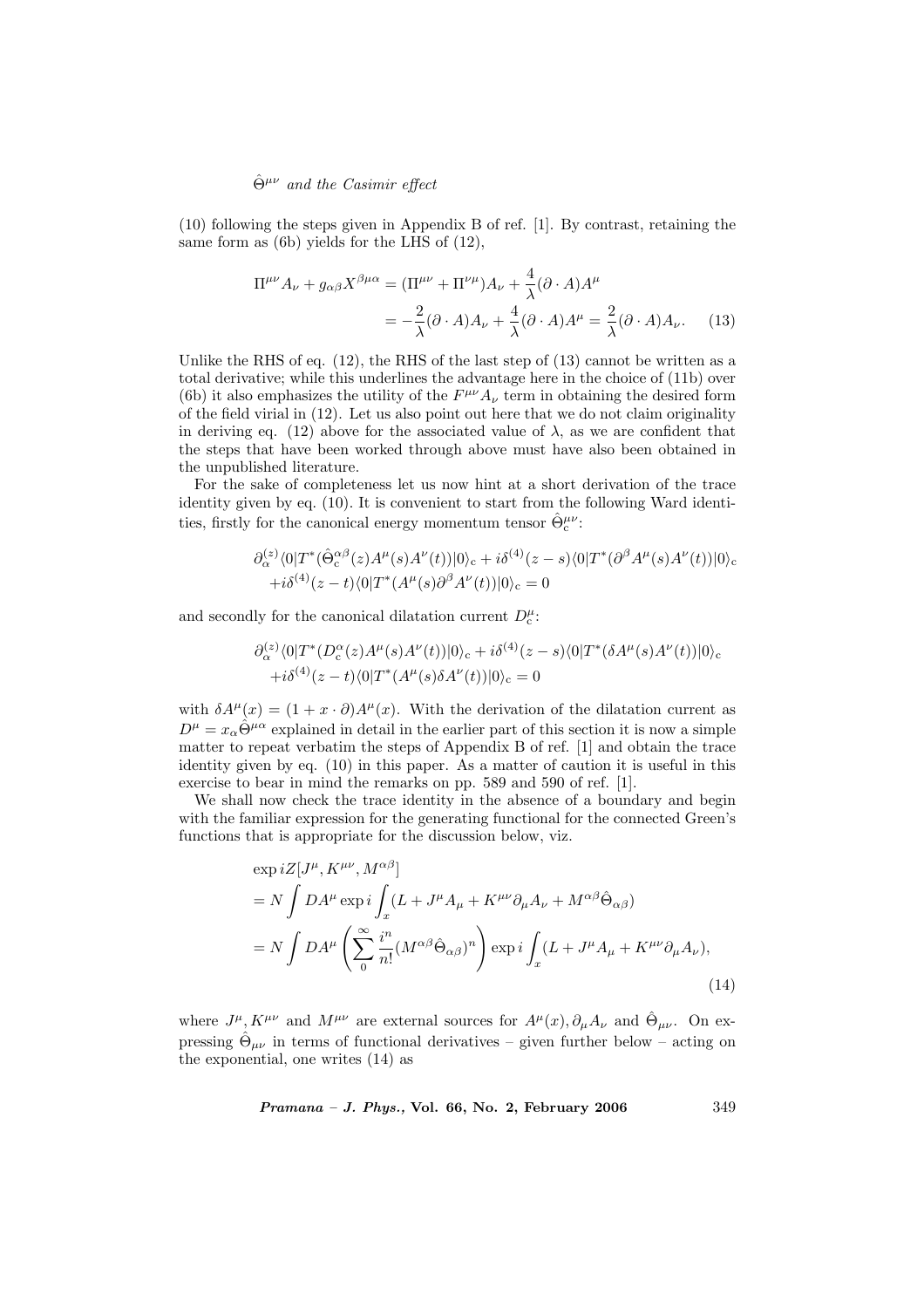$$
\exp iZ[J^{\mu}, K^{\mu\nu}, M^{\alpha\beta}]
$$
\n
$$
= \left(\sum_{0}^{\infty} \frac{i^{n}}{n!} (M^{\alpha\beta} \hat{\Theta}_{\alpha\beta})^{n}\right) N \int DA^{\mu} \exp i \int_{x} (L + J^{\mu} A_{\mu} + K^{\mu\nu} \partial_{\mu} A_{\nu})
$$
\n
$$
= \left(\sum_{0}^{\infty} \frac{i^{n}}{n!} (M^{\alpha\beta} \hat{\Theta}_{\alpha\beta})^{n}\right) \exp \left(-\frac{i}{2} \int_{x} \int_{y} (J_{\lambda}(x) + iK_{\rho\lambda} \vec{\partial}_{(x)}^{\rho})
$$
\n
$$
\times D^{\lambda\beta}(x - y) (J_{\beta}(y) + i\overline{\partial}_{(y)}^{\alpha} K_{\alpha\beta})\right).
$$
\n(15)

In eqs (14) and (15) the symbol  $\int_x$  denotes  $\int d^4x$ , with

$$
iD^{\alpha\beta}(x-y) = i\int_{k} \frac{e^{-ik\cdot(x-y)}}{k^2 + i\varepsilon} \left(6\frac{k^{\alpha}k^{\beta}}{k^2} - g^{\alpha\beta}\right)
$$
 (16)

being the propagator associated with the Lagrangian (8) when  $\lambda = -5$ ; also in (16) being the propagator associated with the k is shorthand for  $\int d^4k/(2\pi)^4$ . Thus

$$
i\frac{\delta^2 Z}{\delta J^{\alpha}(x)\delta J^{\beta}(y)}\bigg|_{\text{sources}=0} = i^2 \langle 0|T^* \left( A^{\alpha}(x) A^{\beta}(y) \right) |0\rangle_c = -i D^{\alpha\beta}(x-y). \tag{17}
$$

It is also easy to check that

$$
\left(\partial^{\mu}\partial_{\mu}g_{\alpha\beta} - \frac{6}{5}\partial_{\alpha}\partial_{\beta}\right)D^{\beta\lambda}(x-y) = \delta^{\lambda}_{\alpha}\delta^{(4)}(x-y)
$$
\n(18)

the derivative operators being taken with respect to  $x^{\mu}$ . We now give below  $\hat{\Theta}_{\alpha\beta}$ in terms of functional derivative operators which will act on the exponential on the RHS of eq. (15)

$$
\hat{\Theta}_{\alpha\beta}(z) = (-i)^2 \left( C_{\alpha\beta}(z) + S_{\alpha\beta}(z) + T_{\alpha\beta}(z) \right) \tag{19}
$$

with

$$
C_{\alpha\beta} = -\left\{ g^{\mu\lambda} \left( \frac{\delta}{\delta K^{\alpha\lambda}} - \frac{\delta}{\delta K^{\lambda\alpha}} - \frac{1}{5} g_{\alpha\lambda} g^{\beta\rho} \frac{\delta}{\delta K^{\beta\rho}} \right) \frac{\delta}{\delta K^{\beta\lambda}} \right.+ g_{\alpha\beta} \left( -\frac{1}{4} \left( \frac{\delta}{\delta K^{\rho\lambda}} - \frac{\delta}{\delta K^{\lambda\rho}} \right) \left( \frac{\delta}{\delta K_{\rho\lambda}} - \frac{\delta}{\delta K_{\lambda\rho}} \right) \right)+ \frac{1}{10} \left( g^{\mu\lambda} \frac{\delta}{\delta K^{\mu\lambda}} \right)^2 \right\}S_{\alpha\beta} = \partial^{\lambda} \left[ \left\{ - \left( \frac{\delta}{\delta K^{\lambda\rho}} - \frac{\delta}{\delta K^{\rho\lambda}} - \frac{1}{5} g_{\lambda\rho} g^{\tau\nu} \frac{\delta}{\delta K^{\tau\nu}} \right) \Sigma^{\rho\mu}_{\alpha\beta} \right.+ \left( \frac{\delta}{\delta K^{\alpha\rho}} - \frac{\delta}{\delta K^{\rho\alpha}} - \frac{1}{5} g_{\alpha\rho} g^{\tau\nu} \frac{\delta}{\delta K^{\tau\nu}} \right) \Sigma^{\rho\mu}_{\lambda\beta}+ \left( \frac{\delta}{\delta K^{\beta\rho}} - \frac{\delta}{\delta K^{\rho\beta}} - \frac{1}{5} g_{\beta\rho} g^{\tau\nu} \frac{\delta}{\delta K^{\tau\nu}} \right) \Sigma^{\rho\mu}_{\alpha\lambda} \right\} \frac{\delta}{\delta J^{\mu}} \right],
$$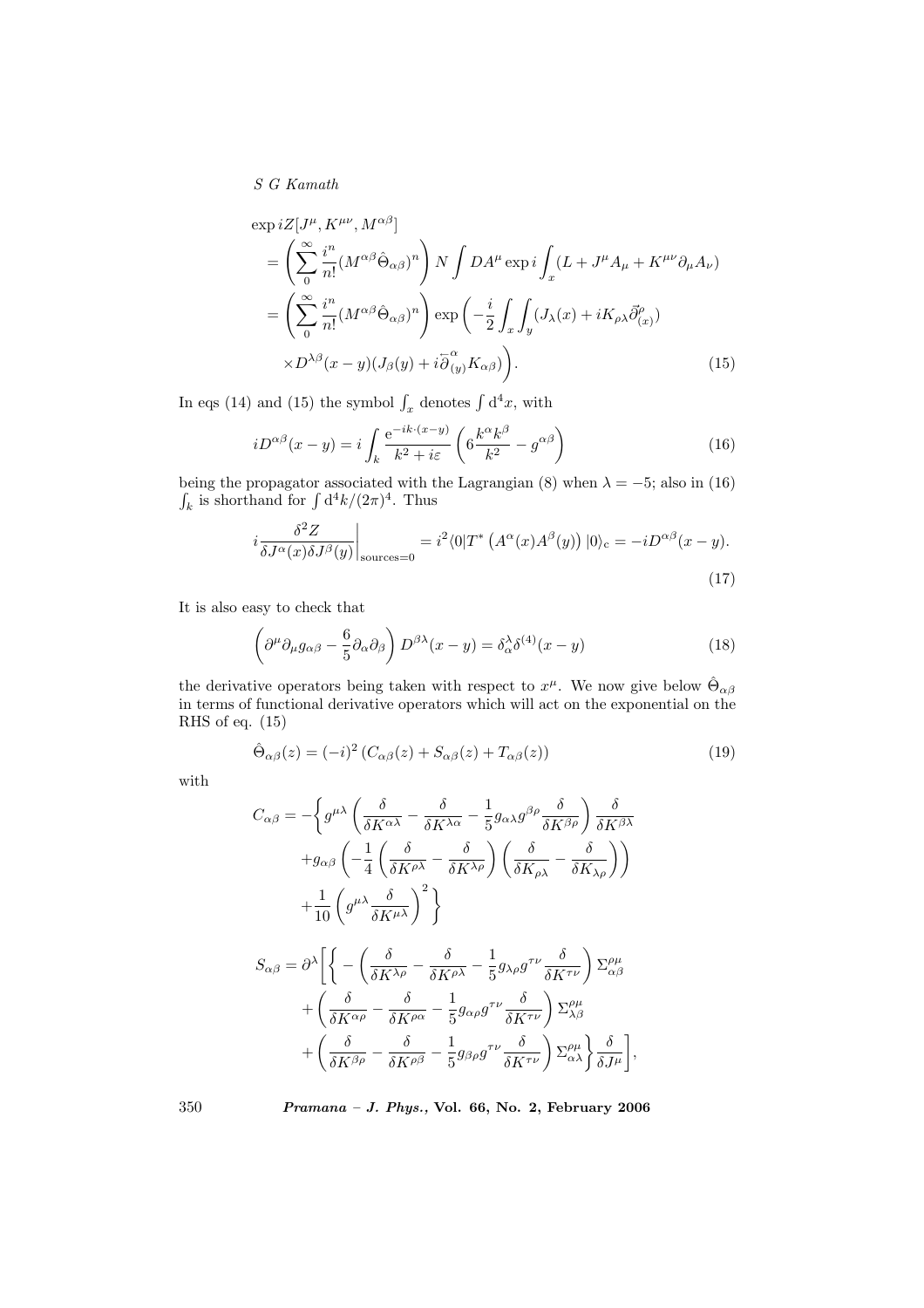$$
T_{\alpha\beta} = \frac{1}{2} \partial^{\mu} \partial^{\nu} \left\{ g_{\mu\nu} \left( \frac{2}{3} g_{\alpha\beta} \frac{\delta^2}{\delta J^{\lambda} \delta J_{\lambda}} - \frac{\delta^2}{\delta J^{\alpha} \delta J^{\beta}} \right) \right.-g_{\mu\alpha} \left( \frac{2}{3} g_{\nu\beta} \frac{\delta^2}{\delta J^{\lambda} \delta J_{\lambda}} - \frac{\delta^2}{\delta J^{\nu} \delta J^{\beta}} \right)+g_{\nu\beta} \frac{\delta^2}{\delta J^{\mu} \delta J^{\alpha}} - g_{\alpha\beta} \frac{\delta^2}{\delta J^{\mu} \delta J^{\nu}} \right\}.
$$

Note that the partial derivative and functional derivative operators above are taken with respect to  $z^{\mu}$  and should be understood as  $\partial_{\mu}^{\mu}$  $\int_{(z)}^{\mu}$  and, for instance,  $\delta/\delta J^{\mu}(z)$ respectively. In (19)  $C_{\alpha\beta}$ ,  $S_{\alpha\beta}$  and  $T_{\alpha\beta}$  correspond respectively to the functional derivative representation of the canonical energy–momentum tensor  $\hat{\Theta}^c_{\alpha\beta}$ , the divergence  $\partial^{\lambda} X_{\lambda \alpha \beta}$  of the covariant version of the tensor  $X^{\lambda \alpha \beta}$  given in (11b) and, lastly, to a covariant version of the last term in (9a) but after necessary simplification. To verify the trace identity given in (10) it is enough to calculate  $i(\delta^3 Z/\delta M_{\alpha\beta}(z)\delta J_\mu(s)\delta J_\nu(t))|_{\text{sources}=0}$  from (14) as that will yield, besides a multiplicative factor of  $i^3$ , the T<sup>\*</sup>-product in the first term in eq. (10). On contraction with  $g_{\alpha\beta}$  and simplification one immediately obtains the answer as

$$
-i\delta(z-s)\langle 0|T^*(A^{\mu}(s)A^{\nu}(t))|0\rangle_c -i\delta(z-t)\langle 0|T^*(A^{\mu}(s)A^{\nu}(t))|0\rangle_c
$$

thus verifying the trace identity in the unconstrained configuration. We have gone through the calculation above in a rather perfunctory fashion as there are no surprises to be expected here, but will exercise caution in the succeeding section as there will be qualitative changes in eqs (17) and (18).

### 3. A check of eq. (10) with a boundary

A simple way to incorporate the Dirichlet boundary condition  $A^{\mu}(t, x^1, x^2, x^3 =$  $-a$ ) = 0 into the generating functional given by (14) is to first rewrite it using the method of Bordag et al [10] as

$$
\exp iZ[J^{\mu}, K^{\mu\nu}, M^{\alpha\beta}] = N \int DA^{\mu}\delta\left(A^{\lambda}(t, x^{1}, x^{2}, x^{3} = -a)\right)
$$

$$
\times \exp i \int_{x} (L + J^{\mu}A_{\mu} + K^{\mu\nu}\partial_{\mu}A_{\nu} + M^{\alpha\beta}\hat{\Theta}_{\alpha\beta})
$$
(20)

which can be reworked as

$$
\exp iZ[J^{\mu}, K^{\mu\nu}, M^{\alpha\beta}] = C \int DA^{\mu}Db_{\alpha}
$$

$$
\times \exp i \int_{x} (L + J^{\mu}A_{\mu} + K^{\mu\nu}\partial_{\mu}A_{\nu})
$$

$$
+ M^{\alpha\beta}\hat{\Theta}_{\alpha\beta} + \delta(x^{3} + a)b_{\mu}A^{\mu})
$$
(21)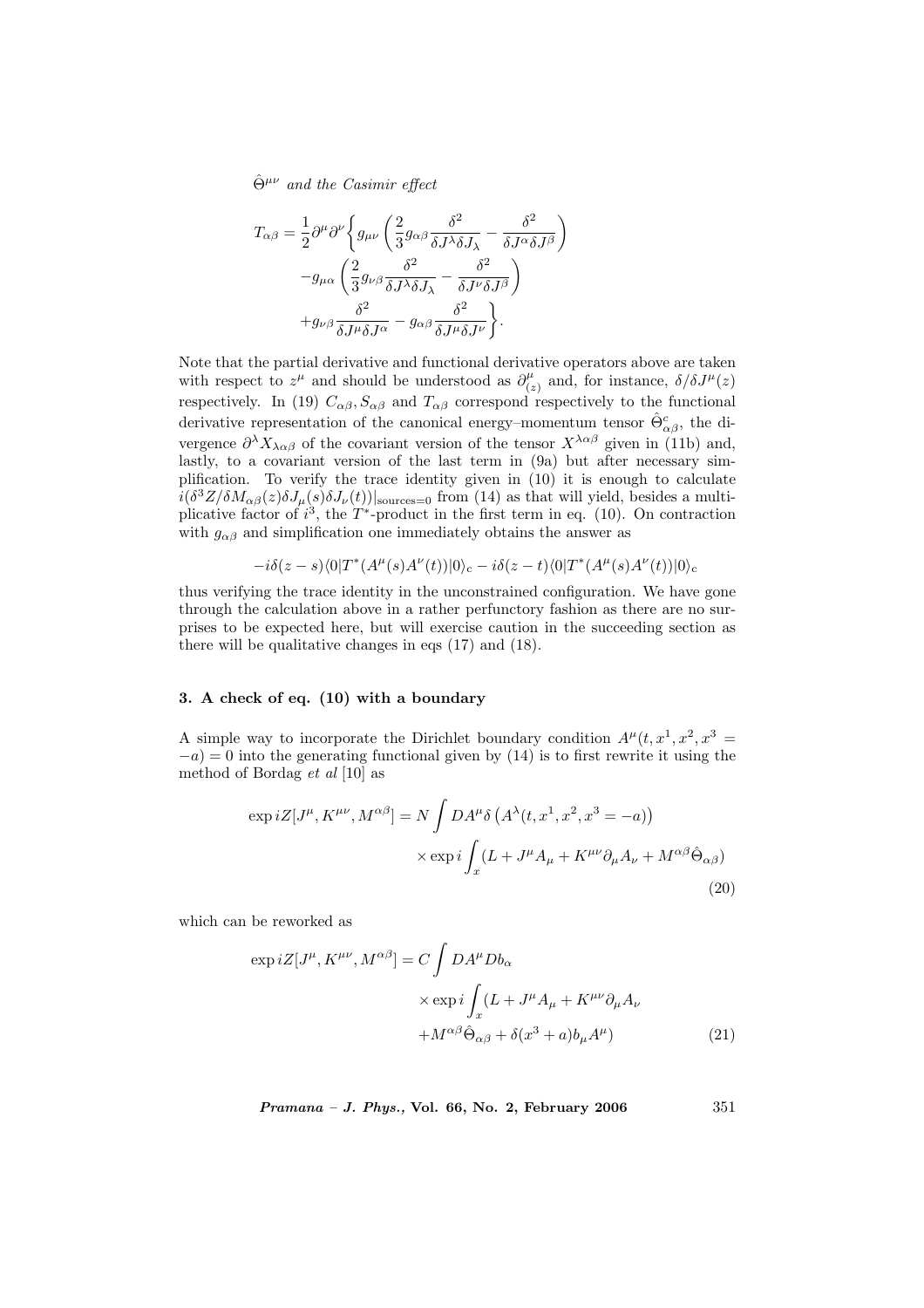with C a normalizing factor and  $b_{\lambda}(x)$  an auxiliary field that exists on the plate at  $x^3 = -a$  only; thus  $b_{\lambda}(x)$  is a function of the three variables  $t, x^1$  and  $x^2$  only. One now rewrites (21) as

$$
\exp iZ[J^{\mu}, K^{\mu\nu}, M^{\alpha\beta}] = \left(\sum_{0}^{\infty} \frac{i^{n}}{n!} (M^{\alpha\beta} \hat{\Theta}_{\alpha\beta})^{n}\right) N
$$

$$
\times \int DA^{\mu} Db_{\alpha} \exp i \int_{x} (L + J^{\mu} A_{\mu} + K^{\mu\nu} \partial_{\mu} A_{\nu})
$$

$$
+ \delta(x^{3} + a)b_{\mu} A^{\mu})
$$
(22)

with L denoting the same Lagrangian as given by (8) but with  $\lambda = -5$ , and  $\hat{\Theta}_{\mu\nu}$ now expressed in terms of functional derivatives as in (19). It is now easy to obtain from (22)

$$
\exp iZ[J^{\mu}, K^{\mu\nu}, M^{\alpha\beta}] = \left(\sum_{0}^{\infty} \frac{i^{n}}{n!} (M^{\alpha\beta} \hat{\Theta}_{\alpha\beta})^{n}\right) N
$$

$$
\times \int Db_{\alpha} \exp{-\frac{i}{2} \int_{x} \int_{y} M_{\alpha}(x) D^{\alpha\beta}(x-y) M_{\beta}(y)}
$$
(23)

with

$$
M_{\beta}(y) = J_{\beta}(y) + \stackrel{\leftarrow}{\partial}^{\mu} K_{\mu\beta}(y) + \delta(y^3 + a)e^{-ik^3y^3}b_{\alpha}(y)
$$
\n(24a)

and

$$
M_{\alpha}(x) = J_{\alpha}(x) + K_{\mu\alpha}(x)\overrightarrow{\partial}^{\mu} + \delta(x^3 + a)e^{ik^3x^3}b_{\alpha}(x).
$$
 (24b)

In eq. (23),  $D^{\alpha\beta}(x-y)$  has the same form as in (16).

Note that the derivative operators in (24a) and (24b) are with respect to the variables  $y^{\mu}$  and  $x^{\mu}$  respectively. For the sake of clarity we rewrite the exponent in (23) below as

$$
\int_{xy} Q_{\alpha}(x) D^{\alpha\beta}(x-y) Q_{\beta}(y) + \int_{xy^{+}} Q_{\alpha}(x) D^{\alpha\beta}(x-y) b_{\beta}(y) + \int_{x+y} b_{\alpha}(x) D^{\alpha\beta}(x-y) Q_{\beta}(y) + \int_{x+y^{+}} b_{\alpha}(x) D^{\alpha\beta}(x-y) b_{\beta}(y)
$$
(25)

with  $Q_{\alpha}(x) \equiv J_{\alpha}(x) + K_{\beta \alpha}(x) \vec{\partial}^{\beta}$ ; also  $\int_{xy^+}$  is a label for  $\int d^4x \int$ with  $Q_{\alpha}(x) \equiv J_{\alpha}(x) + K_{\beta\alpha}(x)\bar{\partial}^{\beta}$ ; also  $\int_{xy^+}$  is a label for  $\int d^4x \int d^4y \delta(y^3 + a)$ , so that  $\int_{x+y^+}$  is shorthand for  $\int d^4x \delta(x^3 + a) \int d^4y \delta(y^3 + a)$  and  $\int_{xy}$  represents the  $d^4y\delta(y^3 + a)$  and  $\int_{xy}$  represents the familiar double integral without the Dirac  $\delta$ -function, with  $y^3$  denoting the spatial z-component of the four-vector  $y^{\mu}$ . With the definition

$$
c_{\alpha}(x) \equiv b_{\alpha}(x) + \int_{zu^{+}} Q_{\mu}(z) D^{\mu\rho}(z - u) D_{\rho\alpha}^{-1}(u - x), \qquad (26)
$$

eq. (25) becomes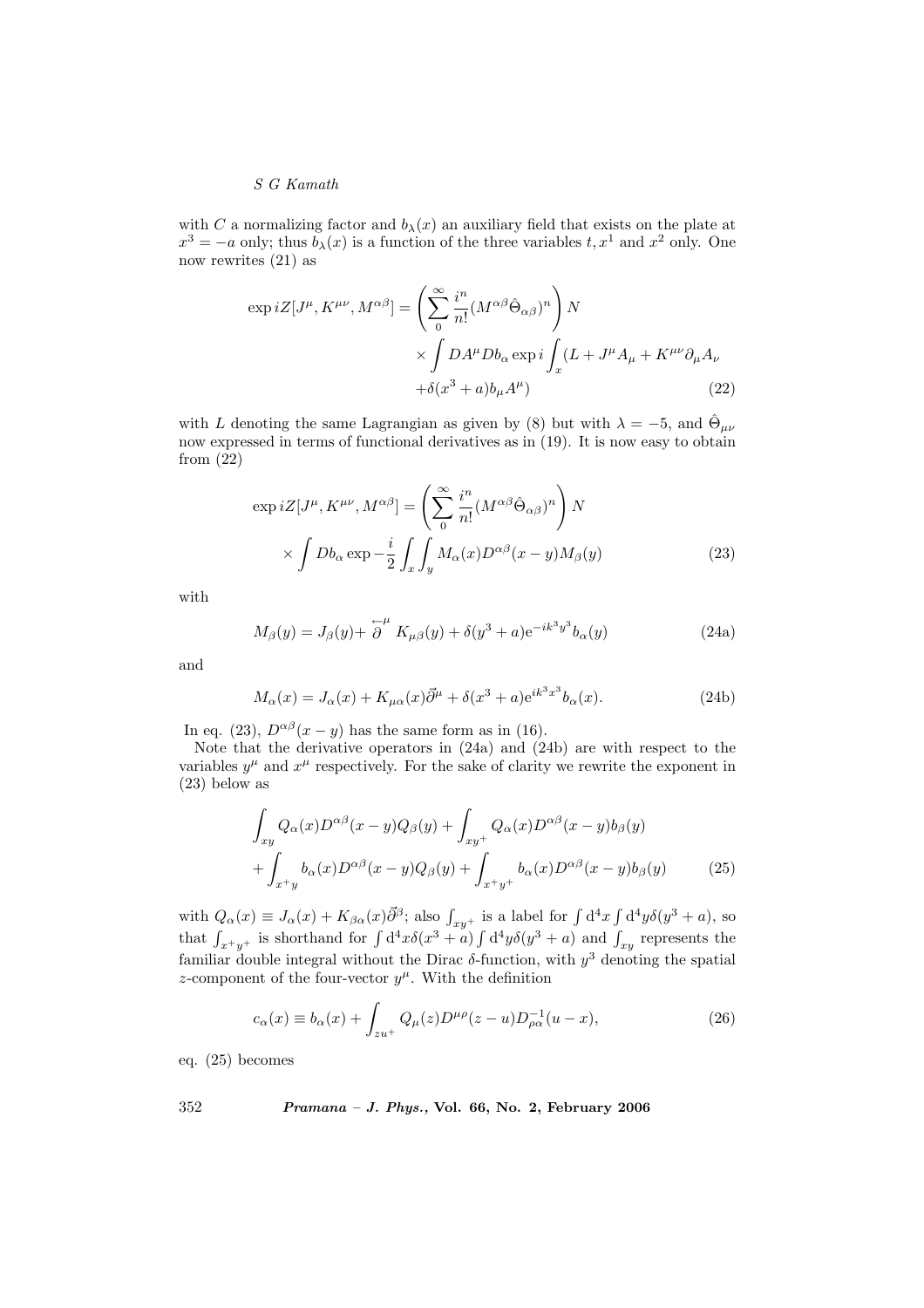$$
\int_{x} \int_{y} Q_{\alpha}(x) \left( D^{\alpha \mu}(x - y) - \int_{z + u^{+}} D^{\alpha \beta}(x - z) D_{\beta \rho}^{-1}(z - u) D^{\rho \mu}(u - y) \right) Q_{\mu}(y) + \int_{x^{+}} \int_{y^{+}} c_{\alpha}(x) D^{\alpha \beta}(x - y) c_{\beta}(y).
$$
\n(27)

Equation (32) below defines the inverse of  $D^{\alpha\beta}(x-y)$  and (27) leads to

$$
\exp iZ[J^{\mu}, K^{\mu\nu}, M^{\alpha\beta}] = \left(\sum_{0}^{\infty} \frac{i^{n}}{n!} (M^{\alpha\beta} \hat{\Theta}_{\alpha\beta})^{n}\right) \times \exp -\frac{i}{2} \int_{x} \int_{y} Q_{\alpha}(x) \tilde{D}^{\alpha\beta}(x-y) Q_{\beta}(y) \tag{28}
$$

with  $\tilde{D}^{\alpha\beta}(x-y)$  denoting the expression in parentheses in (27). The second term in (27) is independent of the external sources and the resulting path integral due to the shift in  $(26)$  will be absorbed into the normalization constant N. It is not difficult to check that in the presence of the boundary adopted in this paper, we obtain from (28)

$$
i\frac{\delta^2 Z}{\delta J^{\alpha}(x)\delta J^{\beta}(y)}\bigg|_{\text{sources}=0} = i^2 \langle 0|T^*(A^{\alpha}(x)A^{\beta}(y))|0\rangle_{\text{cl}} = -i\tilde{D}^{\alpha\beta}(x-y). \tag{29}
$$

Equation (29) thus defines the propagator for our calculation below; note that the connected Green's function has been given an additional subscript to distinguish it from that given in eq. (17). Further, it is the counterpart of eq.  $(2.17)$  in Bordag et al [10] or to use a more recent reference, eq. (26) in Bordag and Lindig [11]. Using (18) one obtains with

$$
\tilde{D}^{\alpha\beta}(x-y) = D^{\alpha\beta}(x-y) - \int_{z^+u^+} D^{\alpha\nu}(x-z) D_{\nu\rho}^{-1}(z-u) D^{\rho\beta}(u-y),
$$
\n(30)

$$
\left(\partial^{\mu}\partial_{\mu}g_{\lambda\alpha} - \frac{6}{5}\partial_{\lambda}\partial_{\alpha}\right)\tilde{D}^{\alpha\beta}(x-y)
$$
  
\n
$$
= \delta^{\beta}_{\lambda}\delta^{(4)}(x-y) - \int_{z+u^{+}} \delta^{\nu}_{\lambda}\delta(x-z)D^{-1}_{\nu\rho}(z-u)D^{\rho\beta}(u-y)
$$
  
\n
$$
= \delta^{\beta}_{\lambda}\delta^{(4)}(x-y) - \int_{u^{+}} \delta(x^{3}+a)D^{-1}_{\lambda\rho}(x-u)D^{\rho\beta}(u-y)
$$
  
\n
$$
= \delta^{\beta}_{\lambda}\delta^{(4)}(x-y) - \delta^{\beta}_{\lambda}\delta^{(3)}(x-y)\delta(x^{3}+a) \tag{31a}
$$

when  $y^3 = -a$ ; or, to rewrite (31a)

$$
\left(\partial^{\mu}\partial_{\mu}g_{\lambda\alpha} - \frac{6}{5}\partial_{\lambda}\partial_{\alpha}\right)\tilde{D}^{\alpha\beta}(x-y) = \delta^{\beta}_{\lambda}\delta^{(4)}(x-y) - \delta^{\beta}_{\lambda}\delta^{(3)}(x-y)\delta(x^{3}-y^{3})
$$
 (31b)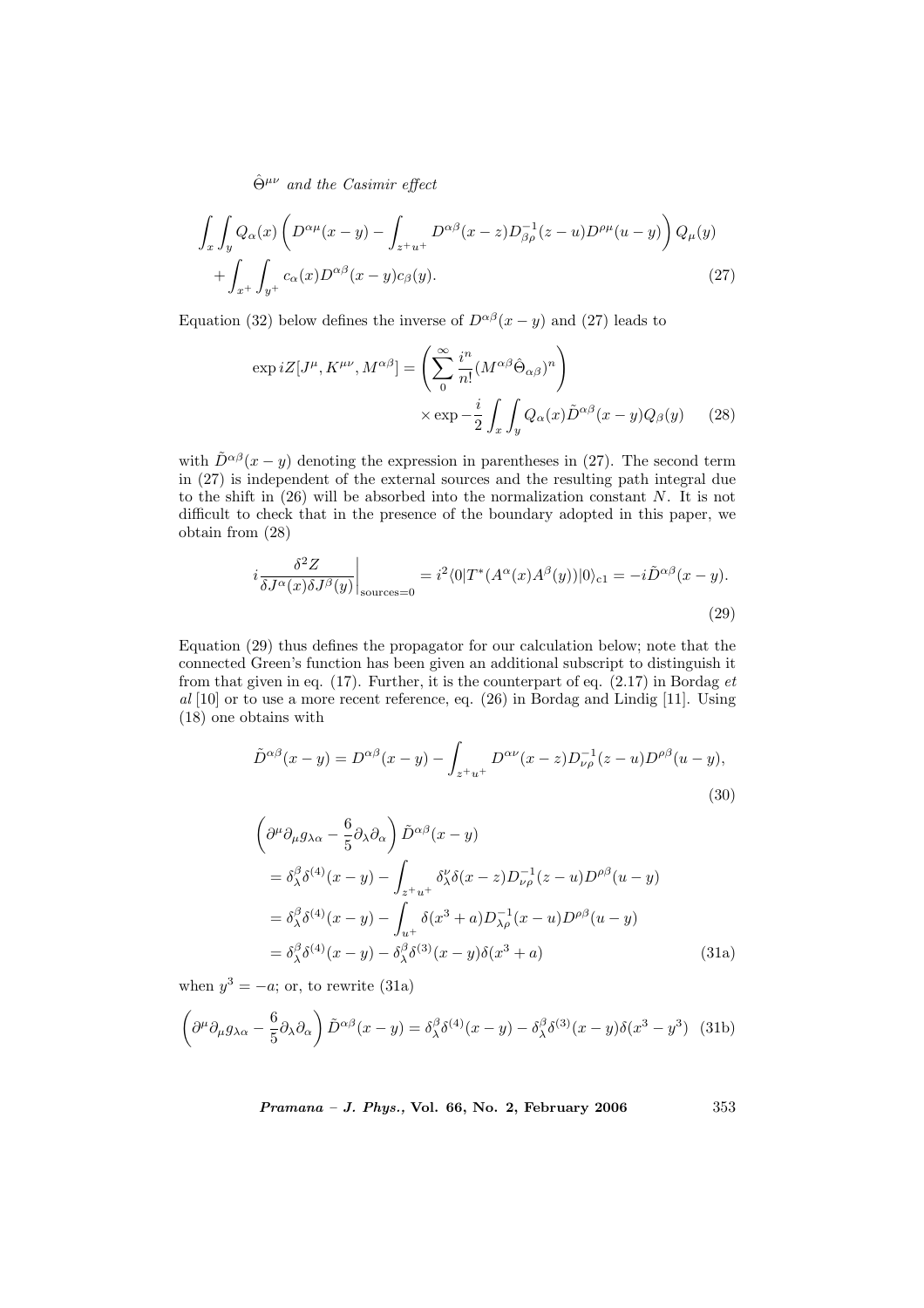when  $y^3 = -a$ . While the first term in (31b) arises from the RHS of eq. (18), the latter being associated with  $D^{\alpha\beta}(x-y)$ , the second term despite its resemblance to the first is valid only when  $y^3 = -a$ , i.e. on the single plate introduced in this paper. Indeed, it is the latter term that will play a decisive role in invalidating the trace identity as given by (10). The inverse of  $D^{\alpha\beta}(x-y)$ , namely,  $D^{-1}_{\rho\alpha}(x-y)$ satisfies the relation

$$
\int_{y^+} D_{\rho\alpha}^{-1}(u-y)D^{\alpha\beta}(y-z) = \delta_\rho^\beta \delta^{(3)}(u-z)
$$
\n(32)

when  $u^3 = -a$  and  $z^3 = -a$ ; and the form of  $D_{\rho\alpha}^{-1}(x - y)$  is worked out in the Appendix to this paper. Shelving these details it is enough to anticipate here that given the following form for  $D^{\alpha\beta}(x-y)$ , viz.,

$$
D^{\alpha\beta}(x-y) = i \int_{k} e^{-ik \cdot (x-y) - i|\vec{k}| |(x^3 - y^3)|} \frac{1}{|\vec{k}|} \left( \frac{1}{2} \eta^{\alpha\beta} - \rho \frac{q^{\alpha} q^{\beta}}{|\vec{k}|^2} \right)
$$
(33)

with

- (i) the momentum integration being three-dimensional so that  $\int_k$  denotes  $d^3k/(2\pi)^3$ ,
- (ii)  $\eta^{\mu\nu}$  being a diagonal matrix given by  $\eta^{\mu\nu} = (1, -1, -1, 5)$
- (iii)  $q^{\mu} = (-k^0, k^1, k^2, -|\vec{k}|)$  for  $\mu = 0, 1, 2$  and 3, and
- (iv)  $\rho =$  $\int \lambda_0, \quad \alpha \neq 3, \beta \neq 3$  $\lambda_0, \quad \alpha \neq 3, \beta \neq 3 \quad \lambda_0 \equiv \frac{3}{2}(1 + |\vec{k}| = |x^3 - y^3|),$ <br>  $\lambda_0 - \frac{3}{2}, \alpha \neq 3, \beta \neq 3 \quad \lambda_0 \equiv \frac{3}{2}(1 + |\vec{k}| = |x^3 - y^3|),$

one can show that

$$
D_{\alpha\beta}^{-1}(x-y) = -i \int_{p} e^{-ik \cdot (x-y) + i|\vec{k}| |x^3 - y^3|} |\vec{k}| \left( b_{\alpha\beta} + c \frac{p_{\alpha}p_{\beta}}{|\vec{k}|^2} \right)
$$
 (34)

with

(i)  $b_{\alpha\beta}$  being a diagonal matrix given by  $b_{\alpha\beta} = (2, -2, -2)$  for  $\alpha, \beta = 0, 1$  and 2, (ii)  $p_a =$  $\frac{1}{2}$  $5\lambda_0k^0, 5\lambda_0k^1, 5\lambda_0k^2,$ ¡  $\lambda_0-\frac{3}{2}$  $\tilde{\zeta}$  $|\vec{k}|$  $\frac{\alpha}{\lambda}$ and, (iii)  $c = \frac{1}{15\lambda_0(\frac{2}{3}-\lambda_0)},$ 

with  $\lambda_0$  defined as above. Note that eqs (33) and (34) define  $D^{\alpha\beta}(x-y)$  and  $D_{\alpha\beta}^{-1}(x-y)$  on the three-dimensional subspace  $x^{\mu}(\mu=0,1,2)$  only. Also eqs (33) and  $(34)$  are the respective counterparts of eqs  $(2.10)$  and  $(2.14)$  of ref. [10].

We shall now take up the verification of the trace identity in the presence of the boundary remembering – see eq. (16) – that  $D^{\alpha\beta}(x-y) = D^{\beta\alpha}(x-y)$ . The steps below use this symmetry property as well as eqs (30) and (31b); they do not use eqs (33) and (34) for  $\tilde{D}^{\alpha\beta}(x-y)$  and  $D_{\alpha\beta}^{-1}(x-y)$  respectively. In other words, the main conclusions of this paper do not depend on eqs (33) and (34), with the latter as well as the content of the Appendix to this paper only serving the limited purpose of working out a possible form for  $D_{\alpha\beta}^{-1}(x-y)$ , at least partly inspired by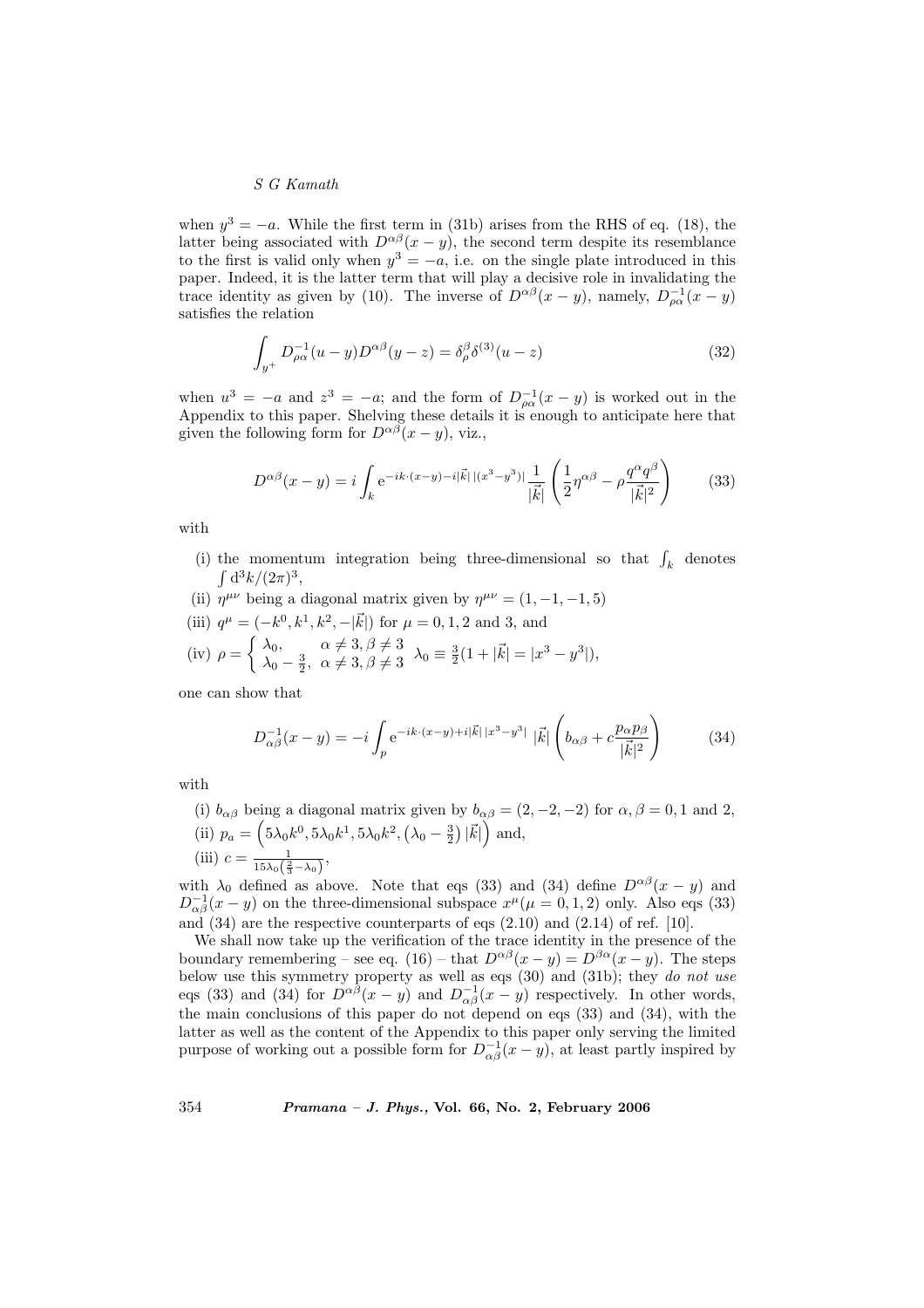the work of Bordag et al [10] and Bordag and Lindig [11] and as a complement to our work in ref. [9].

As in the previous section it is enough to calculate  $i(\delta^3 Z/\delta M_{\alpha\beta}(z))$  $\delta J_\mu(s)\delta J_\nu(t)$ <sub>sources=0</sub> from (28) as that will yield, besides a multiplicative factor of  $i^3$ , the T<sup>\*</sup>-product in the first term in eq. (10). To make the discussion readerfriendly, we shall now present below the results got from each of the three terms in (19), but after contraction with  $g_{\alpha\beta}$ , remembering that the partial derivative operators are with respect to the variable  $z^{\mu}$ :

Term 1:

$$
2i\Big\{\partial^{\alpha}\tilde{D}_{\mu}^{\rho}(z-s)\partial_{\alpha}\tilde{D}_{\rho\nu}(z-t)-\partial^{\alpha}\tilde{D}_{\mu}^{\rho}(z-s)\partial_{\rho}\tilde{D}_{\alpha\nu}(z-t)\Big\}-\frac{1}{5}\partial^{\alpha}\tilde{D}_{\alpha\mu}(z-s)\partial^{\rho}\tilde{D}_{\rho\nu}(z-t)\Big\}.
$$

Term 2:

$$
\begin{split} &2i\bigg\{\frac{6}{5}\partial^{\lambda}\tilde{D}_{\lambda\mu}(z-s)\partial^{\beta}\tilde{D}_{\beta\nu}(z-t)+\partial^{\lambda}\tilde{D}_{\beta\mu}(z-s)(\partial^{\beta}\tilde{D}_{\lambda\nu}(z-t)\\ &-\partial_{\lambda}\tilde{D}^{\beta}_{\nu}(z-t))+\tilde{D}_{\lambda\mu}(z-s)\left(\frac{8}{5}\partial^{\lambda}\partial^{\beta}\tilde{D}_{\beta\nu}(z-t)-\partial^{\beta}\partial_{\beta}\tilde{D}^{\lambda}_{\nu}(z-t)\right)\\ &+\tilde{D}_{\lambda\nu}(z-t)\left(\frac{8}{5}\partial^{\lambda}\partial^{\beta}\tilde{D}_{\beta\mu}(z-s)-\partial^{\beta}\partial_{\beta}\tilde{D}^{\lambda}_{\mu}(z-s)\right)\\ &+\partial^{\lambda}\tilde{D}_{\alpha\nu}(z-t)(\partial^{\alpha}\tilde{D}_{\lambda\mu}(z-s)-\partial_{\lambda}\tilde{D}^{\alpha}_{\mu}(z-s))\bigg\}. \end{split}
$$

Adding the two terms above results in

$$
2i\left\{\partial^{\alpha}\tilde{D}_{\alpha\mu}(z-s)\partial^{\beta}\tilde{D}_{\beta\nu}(z-t)+\partial^{\lambda}\tilde{D}_{\alpha\nu}(z-t)(\partial^{\alpha}\tilde{D}_{\lambda\mu}(z-s)\right.-\partial_{\lambda}\tilde{D}_{\mu}^{\alpha}(z-s))+\tilde{D}_{\lambda\mu}(z-s)\left(\frac{8}{5}\partial^{\lambda}\partial^{\beta}\tilde{D}_{\beta\nu}(z-t)-\partial^{\beta}\partial_{\beta}\tilde{D}_{\nu}^{\lambda}(z-t)\right)+\tilde{D}_{\lambda\nu}(z-t)\left(\frac{8}{5}\partial^{\lambda}\partial^{\beta}\tilde{D}_{\beta\mu}(z-s)-\partial^{\beta}\partial_{\beta}\tilde{D}_{\mu}^{\lambda}(z-s)\right)\bigg\}.
$$

Finally, we have for

Term 3:  $i\{\partial^{\alpha}\partial_{\alpha}(\tilde{D}_{\rho\mu}(z-s)\tilde{D}_{\nu}^{\rho}(z-t)) - 2\partial^{\alpha}\partial^{\beta}(\tilde{D}_{\alpha\mu}(z-s)\tilde{D}_{\beta\nu}(z-t))\}.$ 

The addition of Term 3 to the sum preceding it now yields the final answer for the first term in the trace identity given by  $(10)$ , viz.

$$
i\left\{\tilde{D}_{\lambda\mu}(z-s)\left(\frac{6}{5}\partial^{\lambda}\partial^{\beta}\tilde{D}_{\beta\nu}(z-t)-\partial^{\beta}\partial_{\beta}\tilde{D}_{\nu}^{\lambda}(z-t)\right)\right.+\tilde{D}_{\lambda\nu}(z-t)\left(\frac{6}{5}\partial^{\lambda}\partial^{\beta}\tilde{D}_{\beta\mu}(z-s)-\partial^{\beta}\partial_{\beta}\tilde{D}_{\mu}^{\lambda}(z-s)\right)\right\}.
$$
(35)

Note that the first entry in parentheses in (35) becomes

$$
Pramana - J. Phys., Vol. 66, No. 2, February 2006 \qquad \qquad 355
$$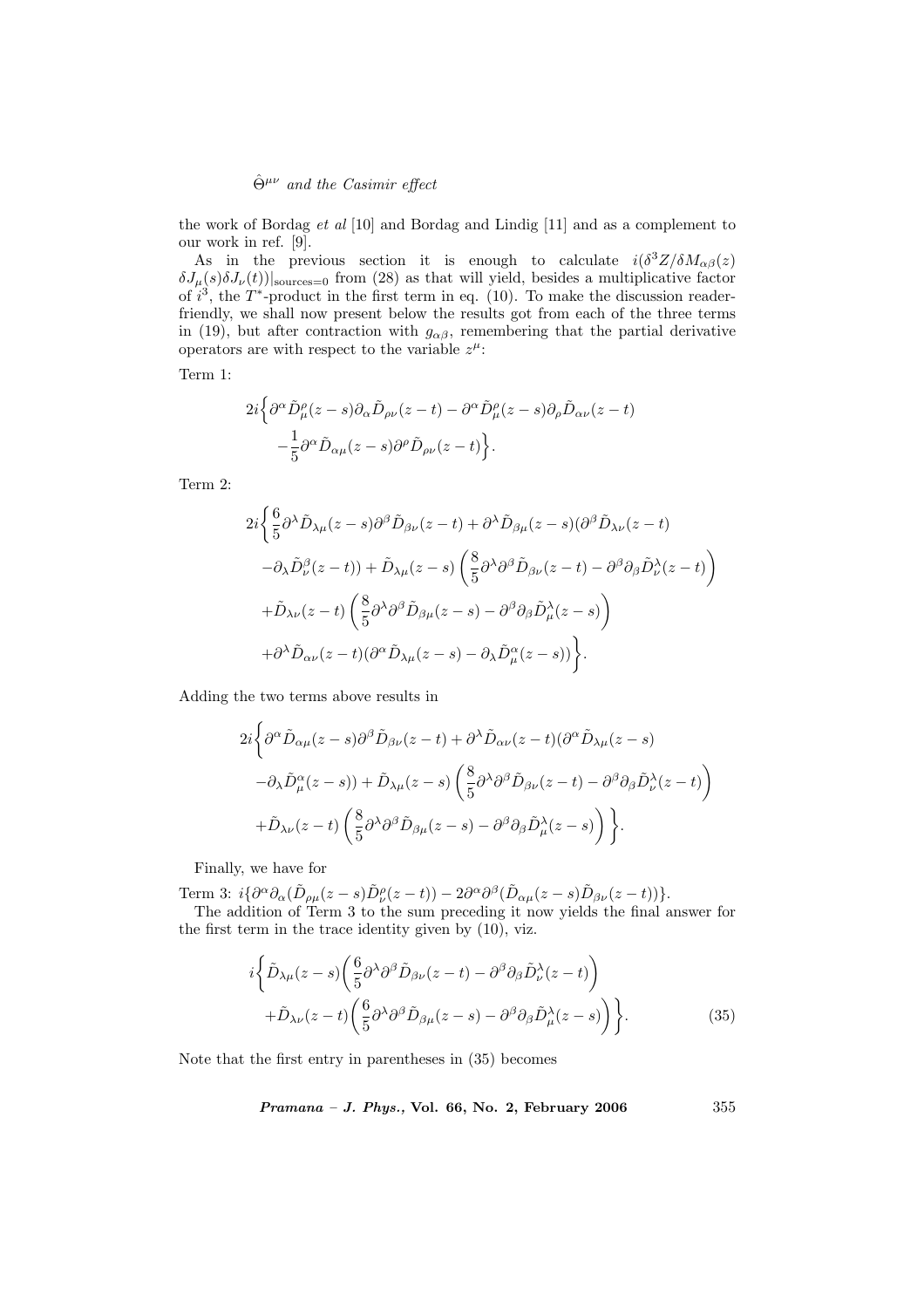$$
\frac{6}{5}\partial^{\lambda}\partial^{\beta}\tilde{D}_{\beta\nu}(z-t) - \partial^{\beta}\partial_{\beta}\tilde{D}_{\nu}^{\lambda}(z-t) \n= -\left(\partial^{\beta}\partial_{\beta}\tilde{D}_{\nu}^{\lambda}(z-t) - \frac{6}{5}\partial^{\lambda}\partial^{\beta}\tilde{D}_{\beta\nu}(z-t)\right) \n= -\left(\partial^{\beta}\partial_{\beta}g^{\lambda\rho} - \frac{6}{5}\partial^{\lambda}\partial^{\rho}\right)\tilde{D}_{\rho\nu}(z-t) \n= -(\delta_{\nu}^{\lambda}\delta^{(4)}(z-t) - \delta_{\nu}^{\lambda}\delta^{(3)}(z-t)\delta(z^{3}-t^{3}))
$$
\n(36a)

with the second entry similarly given by

$$
\frac{6}{5}\partial^{\lambda}\partial^{\beta}\tilde{D}_{\beta\mu}(z-s) - \partial^{\beta}\partial_{\beta}\tilde{D}_{\mu}^{\lambda}(z-s) \n= -(\delta_{\mu}^{\lambda}\delta^{(4)}(z-s) - \delta_{\mu}^{\lambda}\delta^{(3)}(z-s)\delta(z^{3}-s^{3})).
$$
\n(36b)

With eqs (36a) and (36b), (35) now becomes the sum of

$$
R \equiv -i\tilde{D}_{\nu\mu}(t-s)\delta^{(4)}(z-t) - i\tilde{D}_{\mu\nu}(s-t)\delta^{(4)}(z-s)
$$
  
=  $-i\tilde{D}_{\nu\mu}(t-s)(\delta^{(4)}(z-t) + \delta^{(4)}(z-s))$  (37)

and

$$
Q = i\tilde{D}_{\nu\mu}(t-s)\delta^{(3)}(z-t)\delta(z^3-t^3) + i\tilde{D}_{\mu\nu}(s-t)\delta^{(3)}(z-s)\delta(z^3-s^3)
$$
  
=  $i\tilde{D}_{\nu\mu}(t-s)(\delta^{(3)}(z-t)\delta(z^3-t^3) + \delta^{(3)}(z-s)\delta(z^3-s^3)).$  (38)

Thus the trace identity given by (10) now becomes

$$
g_{\alpha\beta}\langle 0|T^*(\hat{\Theta}^{\alpha\beta}(z)A^{\mu}(s)A^{\nu}(t))|0\rangle_c = i(Q+R)
$$

i.e.,

$$
g_{\alpha\beta}\langle 0|T^*(\hat{\Theta}^{\alpha\beta}(z)A^{\mu}(s)A^{\nu}(t))|0\rangle_c + \langle 0|T^*(A^{\mu}(s)A^{\nu}(t))|0\rangle_{c1}(i\delta^{(4)}(z-t) + i\delta^{(4)}(z-s)) = iQ
$$
 (39)

with

$$
iQ = \langle 0|T^*(A^{\mu}(s)A^{\nu}(t))|0\rangle_{c1}(i\delta^{(3)}(z-t)\delta(z^3-t^3) +i\delta^{(3)}(z-s)\delta(z^3-s^3)).
$$
\n(39a)

Clearly, the RHS of (39) is *not zero* on the plate at  $z^3 = -a$  and the trace identity given by (10) is thus invalid on the single plate we have introduced as a boundary in this paper. Note that (39a) is formally similar to and with the same sign as the second term on the LHS of the same equation but originates from the second term on the RHS of eq. (30). We shall now view the above result in another context below, namely, as a support to our work in ref. [9].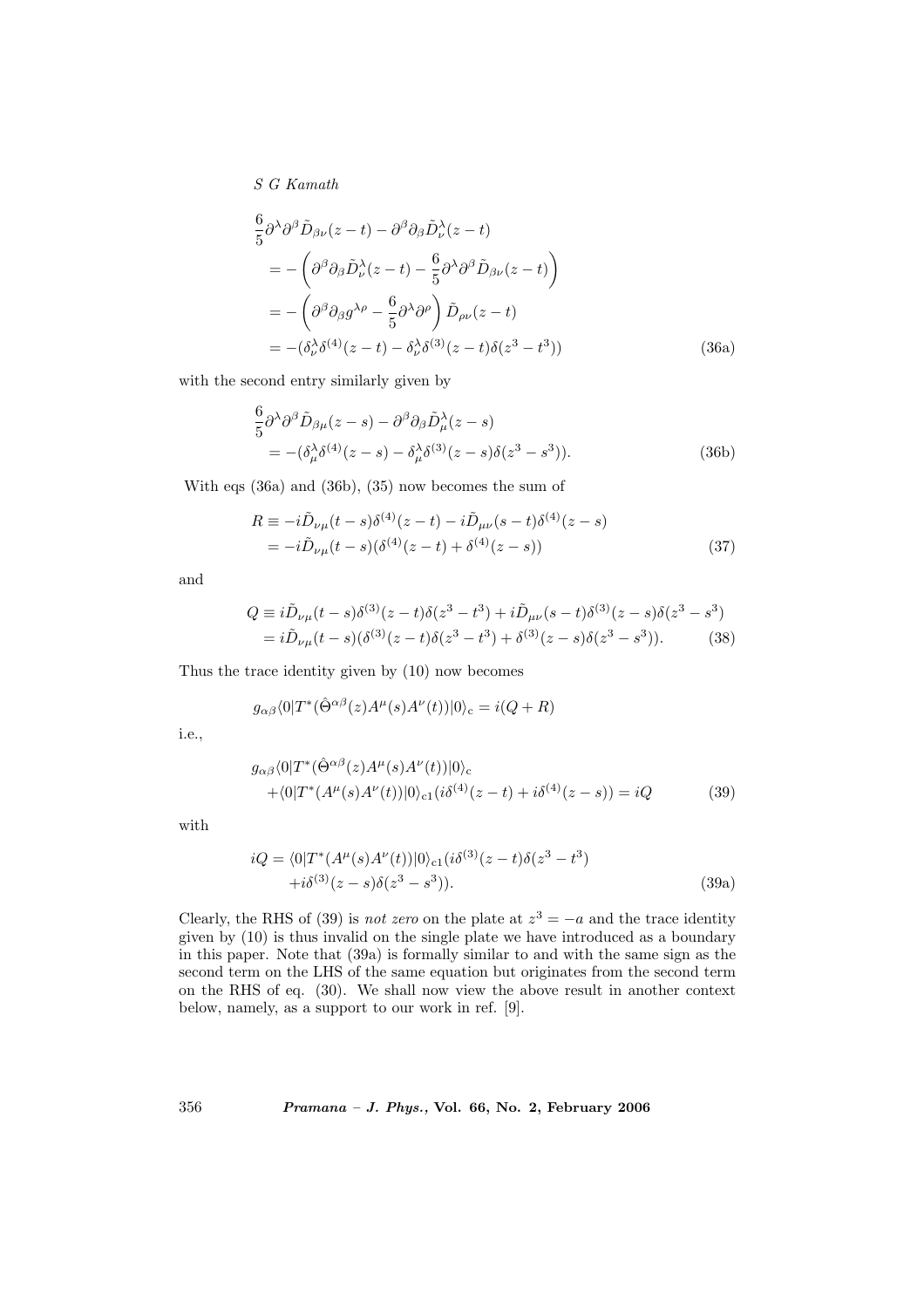#### Discussion

In our earlier report [9] associated with the Lagrangian density of a real massive noninteracting scalar field in  $2 + 1$  dimensions, viz.

$$
L = \frac{1}{2}\partial^{\mu}\phi\partial_{\mu}\phi - \frac{1}{2}m^{2}\phi^{2}
$$
\n(40)

we had dealt with the trace identity

$$
g_{\alpha\beta}\langle 0|T^*(\hat{\Theta}^{\alpha\beta}(z)\phi(s)\phi(u))|0\rangle_c + \frac{1}{2}i\delta^{(3)}(z-s)\langle 0|T^*(\phi(s)\phi(u))|0\rangle_c +\frac{1}{2}i\delta^{(3)}(z-u)\langle 0|T^*(\phi(s)\phi(u))|0\rangle_c = m^2\langle 0|T^*(\phi^2(z)\phi(s)\phi(u))|0\rangle_c.
$$
 (41)

To make our point, let us recall here from ref. [9] that while eq. (41) held in the unconstrained configuration, it did not on a boundary on which the Dirichlet boundary condition.  $\phi(t, x^1, x^2 = -a) = 0$  was imposed. In other words, in the latter case (41) was modified to

$$
g_{\alpha\beta}\langle 0|T^*(\hat{\Theta}^{\alpha\beta}(z)\phi(s)\phi(u))|0\rangle_c + \frac{1}{2}i\delta^{(3)}(z-s)\langle 0|T^*(\phi(s)\phi(u))|0\rangle_{c1} +\frac{1}{2}i\delta^{(3)}(z-u)\langle 0|T^*(\phi(s)\phi(u))|0\rangle_{c1} = m^2\langle 0|T^*(\phi^2(z)\phi(s)\phi(u))|0\rangle_c + iK,
$$
\n(42)

where

$$
iK = \frac{1}{2} \langle 0|T^*(\phi(s)\phi(u))|0\rangle_{c1}
$$
  
 
$$
\times \{i\delta^{(2)}(z-u)\delta(z^2-u^2) + i\delta^{(2)}(z-s)\delta(z^2-s^2)\}\
$$
 (43)

with  $z^2$  being the spatial y-component of the 3-vector  $z^{\mu}$ , with the same understanding for  $u^2$  and  $s^2$ .

Equation  $(42)$  is thus the counterpart of the RHS of  $(39)$ , but for the Lagrangian in  $2 + 1$  dimensions given by (40). Apart from a difference of the canonical scale dimension which is respectively 1/2 for the scalar field and appears in (42) and (43), and 1 for the vector field as seen in (39) and (39a), both eqs (39a) and (43) are similar – despite the fact that the two equations refer in details to two different theories. Put differently, the observed violation in ref. [9] of the naïve trace identity given by (41) above on a plate on which the Dirichlet boundary condition has been imposed is now sustained by the failure of the counterpart of eq.  $(41)$  – namely eq.  $(10)$  – on a plate on which a similar boundary condition is imposed in this paper. Both these na¨ıve identities are otherwise, needless to say so, maintained in free space. For the sake of completeness, we give below the form of the canonical dilatation current for the Lagrangian given by (40), viz.

$$
D_c^{\lambda} = x_{\mu} \hat{\Theta}_c^{\lambda \mu} + \frac{1}{4} \partial^{\lambda} \phi^2
$$
 (44)

while the counterpart of (9b) is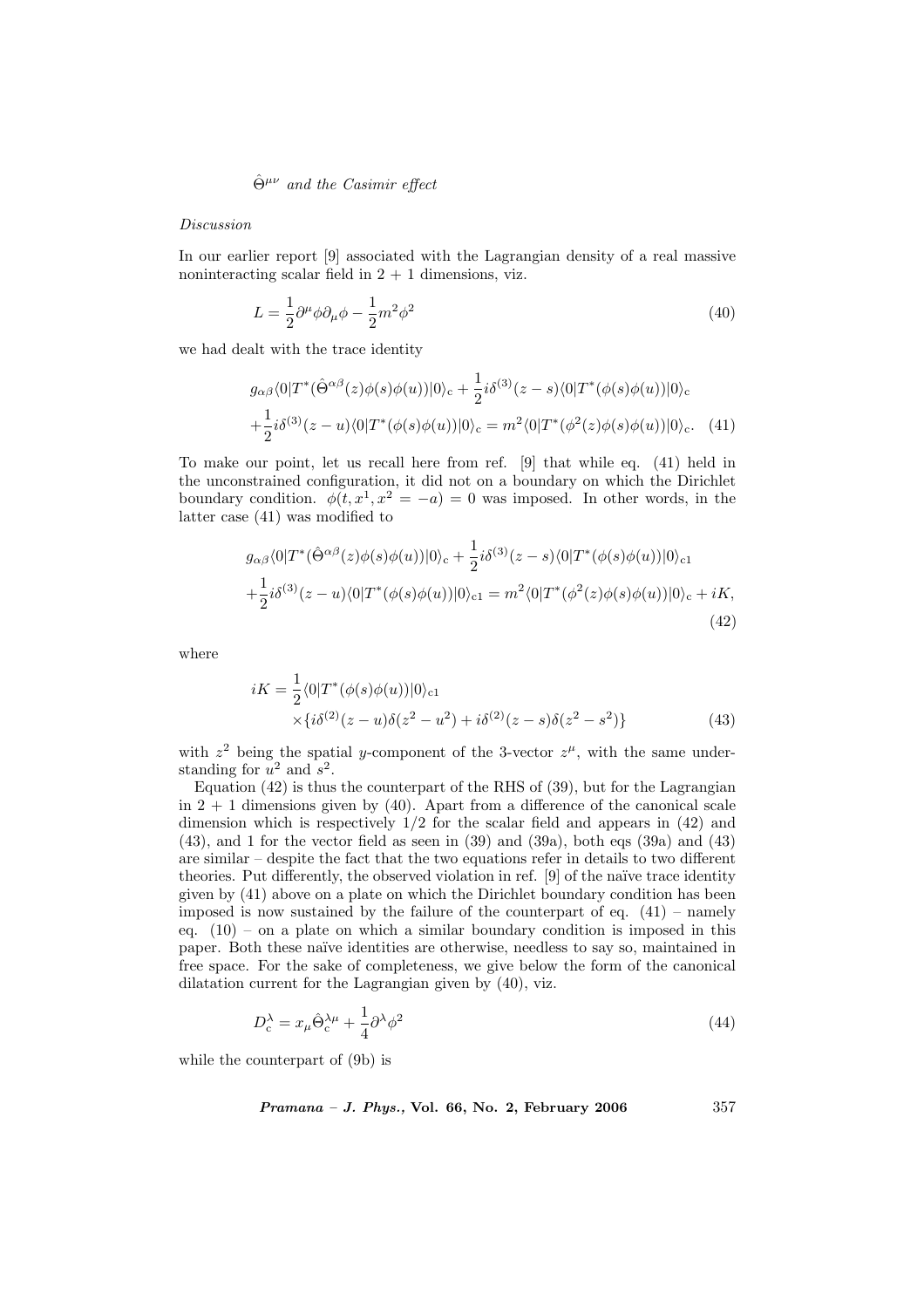$$
X^{\alpha\beta\mu\nu} = \frac{1}{4} (g^{\alpha\beta} g^{\mu\nu} - g^{\alpha\nu} g^{\beta\mu}) \phi^2.
$$
 (44a)

Equations (44) and (44a) together lead as shown in ref. [9] to a modified version of the dilatation current namely,  $D^{\mu} = x_{\nu} \hat{\Theta}^{\mu\nu}$  with  $\hat{\Theta}_{\mu\nu}$  defined in terms of  $\hat{\Theta}_{c}^{\mu\nu}$  by eq. (9a) but with  $X^{\alpha\beta\mu\nu}$  as given by (44a).

To conclude, the twin checks on the validity of the trace identity given by (10) in §§2 and 3 of this paper for the Lagrangian of the noninteracting electromagnetic field given by (8) in the covariant gauge, reinforce our conclusions obtained in the earlier paper [9] that the trace identity associated with the scale transformation  $x^{\mu} \to x'^{\mu} = e^{-\rho} x^{\mu}$  for the Lagrangian (40) becomes anomalous – in the sense that it is not maintained – when one moves from an unconstrained configuration where the identity is respected to a constrained one, the latter being characterised by a boundary on which a Dirichlet boundary condition is imposed; a notable feature of this anomalous term being the appearance of the canonical scale dimension as a numerical coefficient. As another example of the latter observation, let us reconsider the Lagrangian given by  $(40)$  in  $1 + 1$  dimensions in which case the canonical scale dimension of the scalar field becomes zero, and the trace identity given by (41) now reads as

$$
g_{\alpha\beta}\langle 0|T^*(\hat{\Theta}^{\alpha\beta}(z)\phi(s)\phi(u))|0\rangle_c = m^2\langle 0|T^*(\phi^2(z)\phi(s)\phi(u))|0\rangle_c \tag{45}
$$

with the canonical dilatation current now given by  $D_c^{\alpha} = x_{\mu} \hat{\Theta}_c^{\alpha \mu}$ ; the absence of the field virial in this case, in the sense that it is zero, now implies that: (1)  $\hat{\Theta}^{\mu\nu} = \hat{\Theta}^{\mu\nu}_{c}$  with  $\hat{\Theta}^{\mu\nu}_{c}$  being the canonical energy–momentum tensor, and (2) while the trace identity given by (45) is respected in the unconstrained configuration, it is also maintained in the case when one introduces a plate on which the Dirichlet condition  $\phi(t, x^1 = -a) = 0$  holds. We refer the interested reader to ref. [9] for a somewhat more detailed discussion on these issues and conclude this paper with an Appendix wherein a fairly detailed evaluation of  $D_{\alpha\beta}^{-1}(x-y)$  is presented.

### Appendix

We begin with eq. (16) of the text, namely,

$$
iD^{\alpha\beta}(x-y) = i \int_{k} \frac{e^{-ik \cdot (x-y)}}{k^2 + i\varepsilon} \left( 6 \frac{k^{\alpha} k^{\beta}}{k^2} - g^{\alpha\beta} \right)
$$
 (A1)

and perform a Wick rotation to obtain for

$$
D^{00}(x - y) = -i \int_{k} e^{-ik \cdot (x - y)} \times \left( 6(k^{0})^{2} \int_{0}^{\infty} r e^{-rk^{2}} dr - g^{00} \int_{0}^{\infty} e^{-rk^{2}} dr \right). \tag{A2}
$$

We shall now integrate over  $k^3$  in  $(A2)$  and get after doing the r-integral the result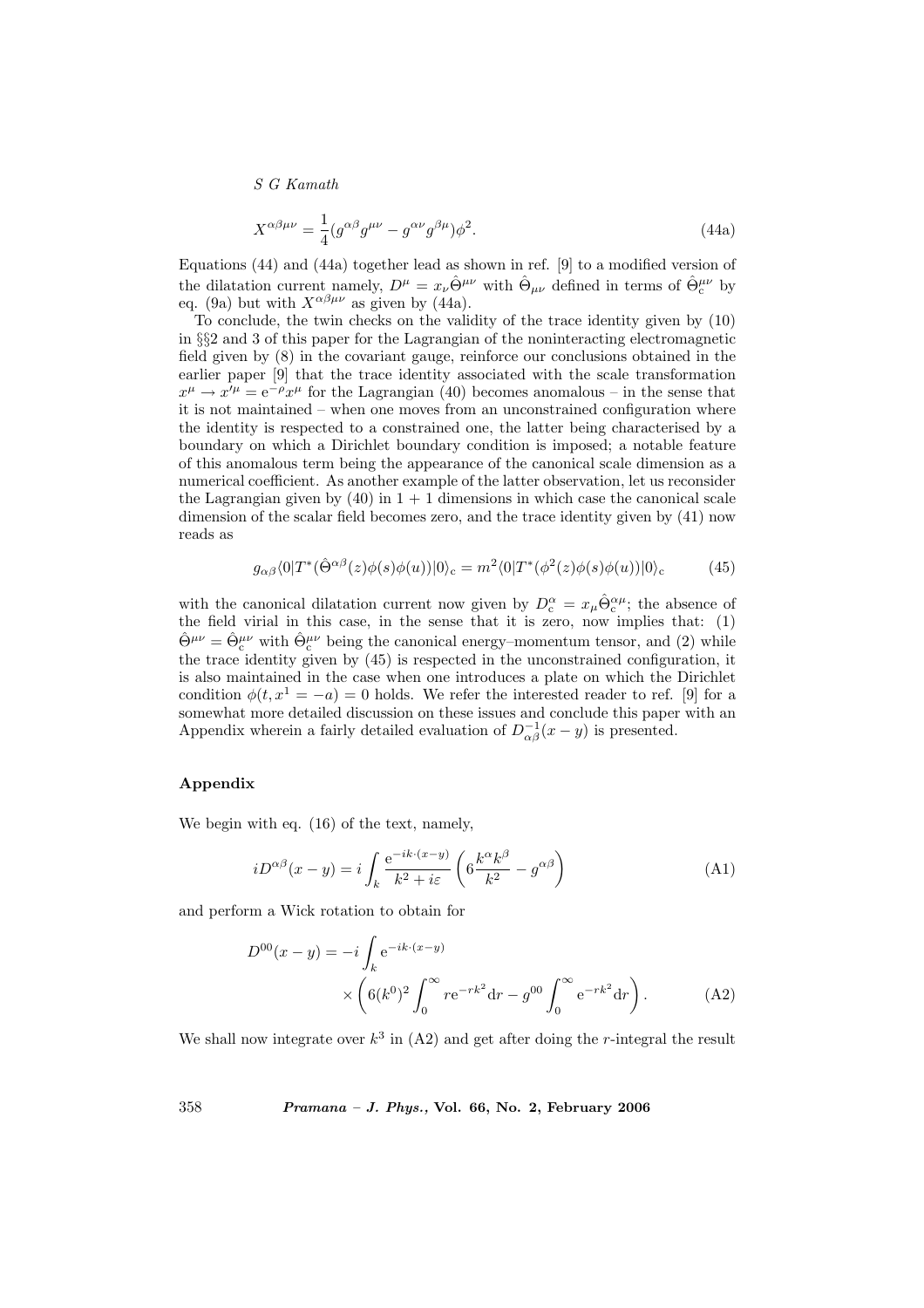$$
D^{00}(x - y) = -i \int_{k} e^{-ik \cdot (x - y) - |\vec{k}| |x^{3} - y^{3}|} \times \left( -g^{00} \frac{1}{2|\vec{k}|} + \frac{3(k^{0})^{2}}{2|\vec{k}|^{3}} (1 + |\vec{k}| |x^{3} - y^{3}|) \right).
$$

A similar effort on the other components of  $D^{\alpha\beta}(x-y)$  leads to

$$
D^{0j}(x-y) = (i)^2 \int_k e^{-ik \cdot (x-y) - |\vec{k}| |x^3 - y^3|} \frac{3k^0 k^j}{2|\vec{k}|^3} (1 + |\vec{k}| |x^3 - y^3|)
$$
 (A3)

for  $j \neq 3$ . Likewise for  $D^{ij}(x - y)$  for  $i \neq 3, j \neq 3$  we get

$$
D^{ij}(x - y) = i \int_{k} e^{-ik \cdot (x - y) - |\vec{k}| |x^{3} - y^{3}|}
$$

$$
\times \left( g^{ij} \frac{1}{2|\vec{k}|} + \frac{3k^{i}k^{j}}{2|\vec{k}|^{3}} (1 + |\vec{k}| |x^{3} - y^{3}|) \right).
$$
 (A4)

It is not difficult now to obtain a general expression for  $D^{\alpha\beta}(x-y)$  after undoing the Wick rotation and this is given by

$$
D^{\alpha\beta}(x-y) = i \int_{k} e^{-ik \cdot (x-y) - i|\vec{k}| |(x^3 - y^3)|} \frac{1}{|\vec{k}|} \left( \frac{1}{2} \eta^{\alpha\beta} - \rho \frac{q^{\alpha} q^{\beta}}{|\vec{k}|^2} \right)
$$
 (A5)

with the momentum integration being three-dimensional so that  $\int_k$  denotes  $d^3k/(2\pi)^3$ ,  $\eta^{\mu\nu}$ , being a diagonal matrix given by  $\eta^{\mu\nu} = (1,-1,-1,5)$ ,  $q^{\mu} =$  $(-k^0, k^1, k^2, -|\vec{k}|),$  for  $\mu = 0, 1, 2$  and 3, and

$$
\rho = \begin{cases} \lambda_0, & \alpha \neq 3, \beta \neq 3 \\ \lambda_0 - \frac{3}{2}, & \alpha \neq 3, \beta = 3 \end{cases} \text{ where } \lambda_0 \equiv \frac{3}{2} (1 + |\vec{k}| \, |x^3 - y^3|).
$$

We now use the following form for  $D_{\alpha\beta}^{-1}(x-y)$ :

$$
D_{\alpha\beta}^{-1}(x-y) = -i \int_{p} e^{-ip \cdot (x-y) + i|\vec{p}| |(x^3 - y^3)|} |\vec{p}| \left( d_{\alpha\beta} + b \frac{r_{\alpha}r_{\beta}}{|\vec{p}|^2} \right) \tag{A6}
$$

so as to reflect the symmetry properties of  $D^{\alpha\beta}(x-y)$  exhibited by eq. (16) and mentioned earlier in the text of the paper. The  $d_{\alpha\beta}$ , b and  $r_{\alpha}$  will be fixed by using the definition

$$
\int_{z^+} D_{\alpha\beta}^{-1}(x-z)D^{\beta\rho}(z-y) = \delta_\alpha^\rho \delta^{(3)}(x-y)
$$
\n(A7)

when  $x^3 = -a$  and  $y^3 = -a$ ;  $z^+$  being a symbol for  $\int d^4z \delta(z^3 + a)$  and  $z^3$  being the spatial  $-z$  component of the 4-vector  $z^{\mu}$  with a similar understanding for  $x^{\mu}$ and  $y^{\mu}$ , it being additionally understood that  $d_{\alpha\beta}$  is a diagonal matrix. Repeated use of (A7) for  $\alpha = 1, \rho = 0, 2$  and 3 enables us to arrive at  $r_0 = 5\lambda_0 k^0, r_2 = 5\lambda_0 k^2$